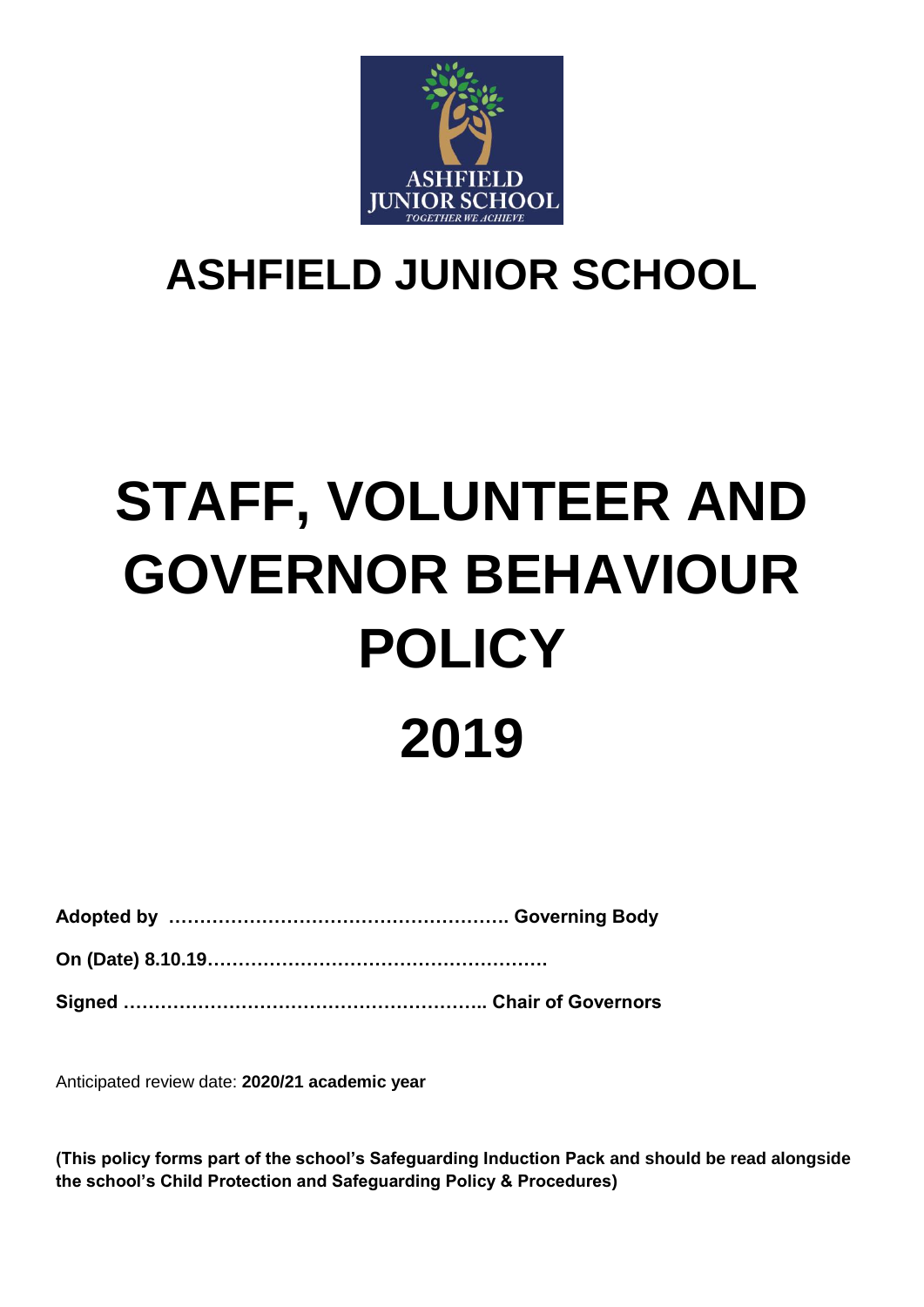# **STAFF, VOLUNTEER AND GOVERNOR BEHAVIOUR POLICY**

This policy forms part of the school's suite of Safeguarding Policies. The expectations for staff conduct are taken directly from the 'Guidance for Safer Working Practice for Adults working with Children and Young People'.

It forms part of the school's Safeguarding Induction Pack along with:

The Child Protection Policy

The Whistle Blowing Policy

These policies are shared with all new employees, volunteers and Governors on arrival at the school. All existing staff members have their own copy of these policies. On joining the school all new employees, volunteers and Governors are asked to sign a register to say that have read and understood these policies.

# **Why the need for this policy?**

'Guidance for Safer Working Practice for Adults working with Children and Young People' states:

'All adults who come into contact with children and young people in their work have a duty of care to safeguard and promote their welfare.

The Children Act 2004, through the Stay Safe outcome of the Every Child Matters Change for Children programme, places a duty on organisations to safeguard and promote the well-being of children and young people. This includes the need to ensure that all adults who work with or on behalf of children and young people in these organisations are competent, confident and safe to do so.

The vast majority of adults who work with children act professionally and aim to provide a safe and supportive environment which secures the well-being and very best outcomes for children and young people in their care. However, it is recognised that in this area of work tensions and misunderstandings can occur. It is here that the behaviour of adults can give rise to allegations of abuse being made against them. Allegations may be malicious or misplaced. They may arise from differing perceptions of the same event, but when they occur, they are inevitably distressing and difficult for all concerned. Equally, it must be recognised that some allegations will be genuine and there are adults who will deliberately seek out, create or exploit opportunities to abuse children. It is therefore essential that all possible steps are taken to safeguard children and young people and ensure that the adults working with them are safe to do so.'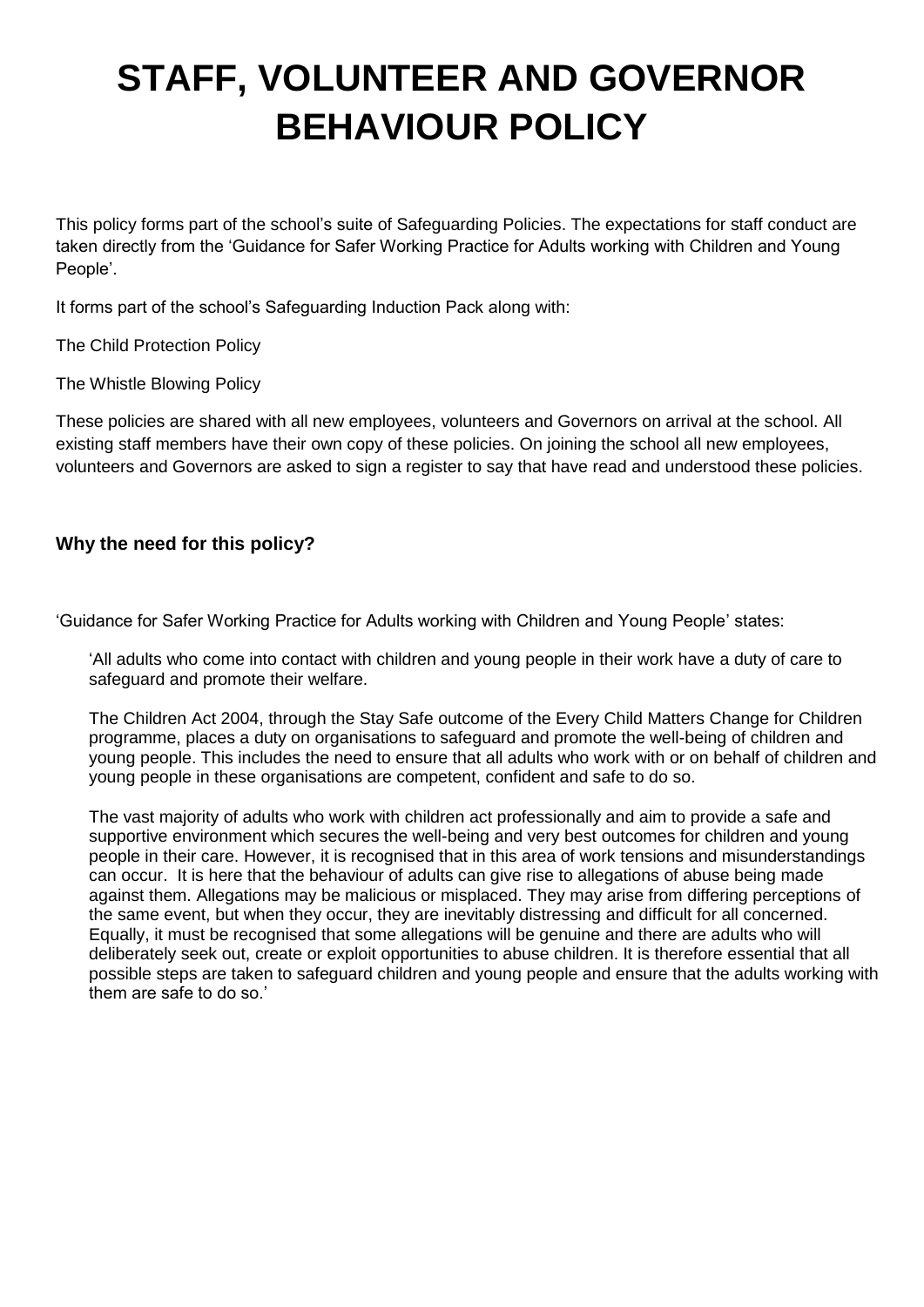#### **1. Context**

All adults who work with children and young people have a crucial role to play in shaping their lives. They have a unique opportunity to interact with children and young people in ways that are both affirming and inspiring. This guidance has been produced to help adults working in all settings to establish safe and responsive environments which safeguard young people and reduce the risk of adults being unjustly accused of improper or unprofessional conduct.

# **2. 'Unsuitability'**

The guidance contained in this document is an attempt to identify what behaviours are expected of adults who work with children and young people. Adults whose practice deviates from this guidance and/or their professional or employment-related code of conduct may bring into question their suitability to work with children and young people.

# **3. Duty of Care**

All adults who work with, and on behalf of children are accountable for the way in which they exercise authority; manage risk; use resources; and safeguard children and young people.

Whether working in a paid or voluntary capacity, these adults have a duty to keep children and young people safe and to protect them from sexual, physical and emotional harm. Children and young people have a right to be treated with respect and dignity. It follows that trusted adults are expected to take reasonable steps to ensure the safety and well-being of children and young people. Failure to do so may be regarded as neglect.

The duty of care is in part, exercised through the development of respectful and caring relationships between adults and children and young people. It is also exercised through the behaviour of the adult, which at all times should demonstrate integrity, maturity and good judgement.

Everyone expects high standards of behaviour from adults who work with children and young people. When individuals accept such work, they need to understand and acknowledge the

- *apply to all adults working in all settings whatever their position, role, or responsibilities*
- *may provide guidance where an individual's suitability to work with children and young people has been called into question.*

*This means that adults should:*

- *have a clear understanding about the nature and content of this document*
- *discuss any uncertainties or confusion with their line manager*
- *understand what behaviours may call into question their suitability to continue to work with children and young people*

*This means that adults should:*

- *understand the responsibilities, which are part of their employment or role, and be aware that sanctions will be applied if these provisions are breached*
- *always act, and be seen to act, in the child's best interests*
- *avoid any conduct which would lead any reasonable person to question their motivation and intentions*
- *take responsibility for their own actions and behaviour*

*This means that employers should:*

- *ensure that appropriate safeguarding and child protection polices and procedures are adopted, implemented and monitored*
- *ensure that codes of conduct/practices are continually monitored and reviewed*
- *ensure that, where services or activities*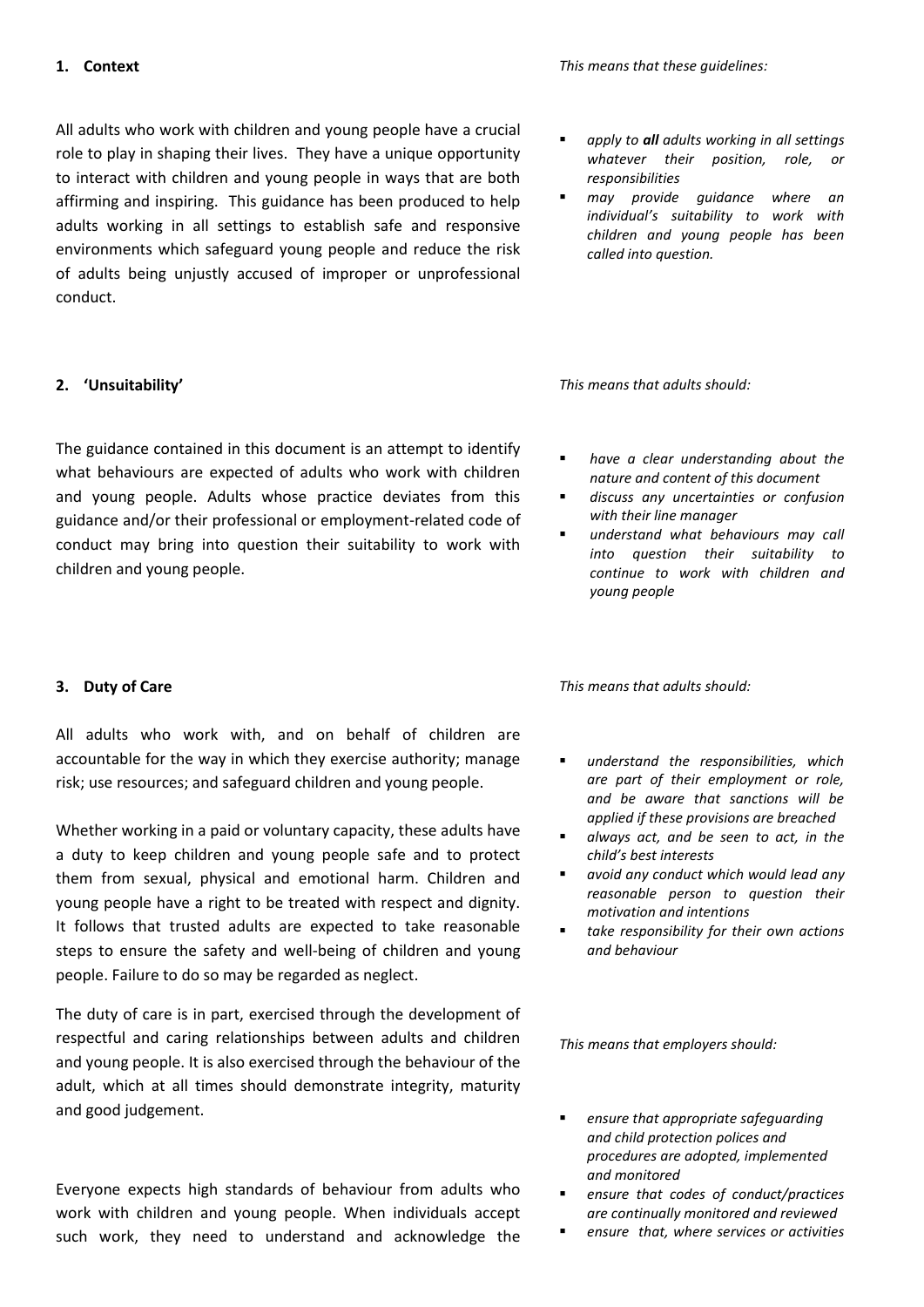responsibilities and trust inherent in that role.

Employers also have a duty of care towards their employees, both paid and unpaid, under the Health and Safety at Work Act 1974. This requires them to provide a safe working environment for adults and provide guidance about safe working practices. Employers also have a duty of care for the well-being of employees and to ensure that employees are treated fairly and reasonably in all circumstances. The Human Rights Act 1998 sets out important principles regarding protection of individuals from abuse by state organisations or people working for those institutions**.** Adults who are subject to an allegation should therefore be supported and the principles of natural justice applied.

The Health and Safety Act 1974 also imposes a duty on employees to take care of themselves and anyone else who may be affected by their actions or failings. An employer's duty of care and the adult's duty of care towards children should not conflict. This 'duty' can be demonstrated through the use and implementation of these guidelines.

#### **4. Confidentiality**

Adults may have access to confidential information about children and young people in order to undertake their responsibilities. In some circumstances they may have access to or be given highly sensitive or private information. These details must be kept confidential at all times and only shared when it is in interests of the child to do so. Such information must not be used to intimidate, humiliate, or embarrass the child or young person concerned.

If an adult who works with children is in any doubt about whether to share information or keep it confidential he or she should seek guidance from a senior member of staff or nominated child protection person. Any actions should be in line with locally agreed information sharing protocols.

The storing and processing of personal information about children and young people is governed by the Data Protection Act 1998. Employers should provide clear advice to adults about their responsibilities under this legislation.

Whilst adults need to be aware of the need to listen to and support children and young people, they must also understand the importance of not promising to keep secrets. Neither should they request this of a child young person under any circumstances.

*are provided by another body, the body concerned has appropriate safeguarding polices and procedures* 

- *foster a culture of openness and support*
- *ensure that systems are in place for concerns to be raised*
- *ensure that adults are not placed in situations which render them particularly vulnerable*
- *ensure all adults have access to and understand this guidance and related, policies and procedures*
- *ensure that all job descriptions and person specifications clearly identify the competences necessary to fulfil the duty of care*

*This means that adults:*

- *be clear about when information can be shared and in what circumstances it is appropriate to do so*
- *are expected to treat information they receive about children and young people in a discreet and confidential manner*
- *should seek advice from a senior member of staff if they are in any doubt about sharing information they hold or which has been requested of them*
- *need to know to whom any concerns or allegations should be reported*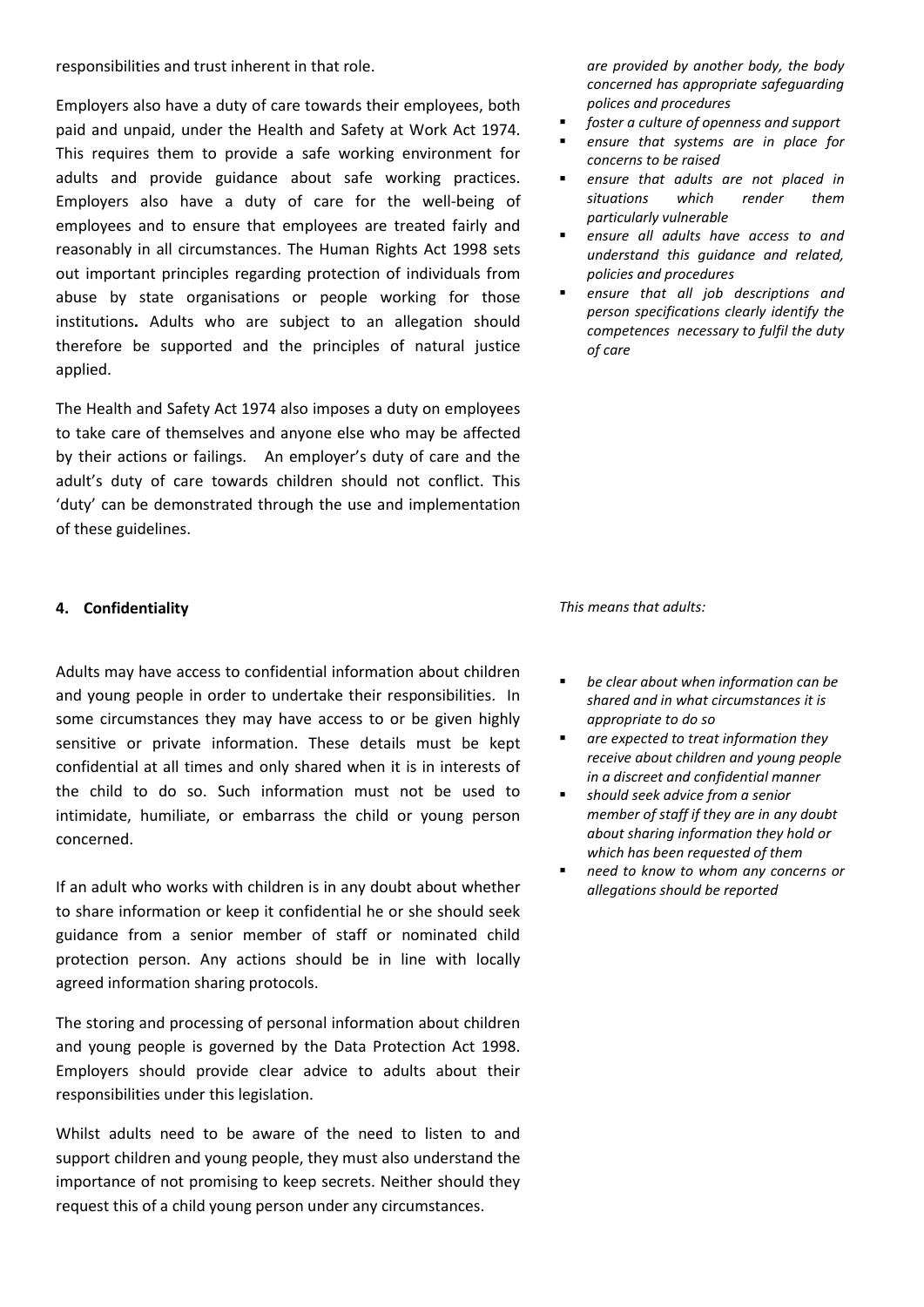Additionally, concerns and allegations about adults should be treated as confidential and passed to a senior manager without delay.

It is important when sharing information with parents and carers that you have ascertained whether that person has 'parental responsibility' first. If you are in any doubt then speak to a senior manager of staff.

#### **5. Making a Professional Judgement**

This guidance cannot provide a complete checklist of what is, or is not inappropriate behaviour for adults in all circumstances. There may be occasions and circumstances in which adults have to make decisions or take action in the best interests of the child or young person which could contravene this guidance or where no guidance exists. Individuals are expected to make judgements about their behaviour in order to secure the best interests and welfare of the children in their charge. Such judgements, in these circumstances, should always be recorded and shared with a senior manager or if the adult does not work for an organisation, with the parent or carer. In undertaking these actions individuals will be seen to be acting reasonably.

Adults should always consider whether their actions are warranted, proportionate and safe and applied equitably.

This means that where no specific guidance exists adults should:

- *discuss the circumstances that informed their action, or their proposed action, with a senior manager, or with the parent/carer if not working for an organisation*
- *report any actions which could be mis interpreted to their senior manager*
- *always discuss any misunderstanding, accidents or threats with a senior manager*
- *always record discussions and reasons why actions were taken.*
- *record any areas of disagreement about course of action taken and if necessary referred to a higher authority*

# **6. Power and Positions of Trust**

As a result of their knowledge, position and/or the authority invested in their role, all adults working with children and young people are in positions of trust in relation to the young people in their care. Broadly speaking, a relationship of trust can be described as one in which one party is in a position of power or influence over the other by virtue of their work or the nature of their activity. It is vital for all those in positions of trust to understand the power this can give them over those they care for and the responsibility they must exercise as a consequence of this relationship.

A relationship between an adult and a child or young person cannot be a relationship between equals. There is potential for exploitation and harm of vulnerable young people. Adults have a responsibility to ensure that an unequal balance of power is not used for personal advantage or gratification.

- *use their position to gain access to information for their own or others' advantage*
- *use their position to intimidate, bully, humiliate, threaten, coerce or undermine children or young people*
- *use their status and standing to form or promote relationships which are of a sexual nature, or which may become so*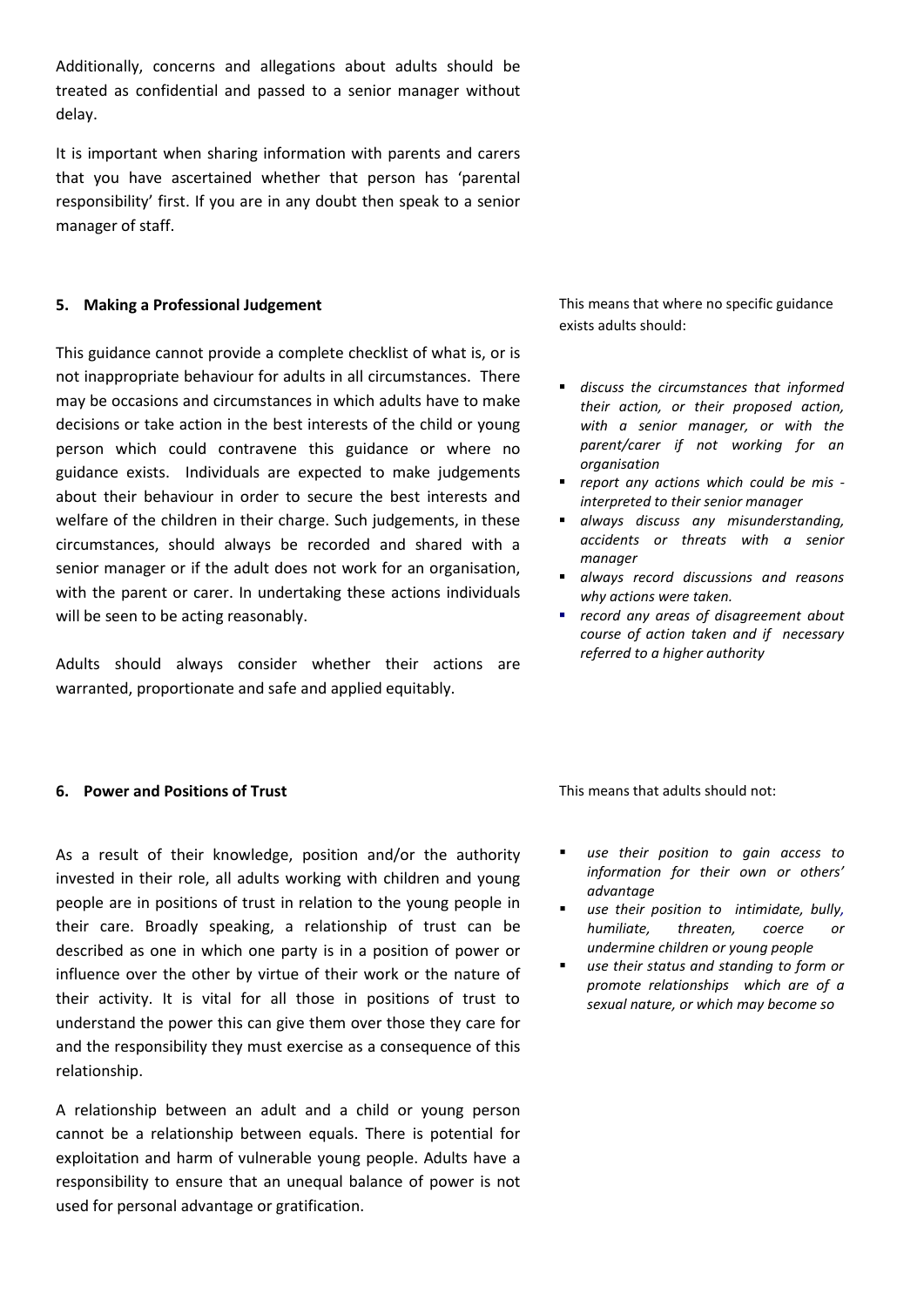Adults should always maintain appropriate professional boundaries and avoid behaviour which might be misinterpreted by others. They should report and record any incident with this potential.

Where a person aged 18 or over is in a specified position of trust with a child under 18, it is an offence for that person to engage in sexual activity with or in the presence of that child, or to cause or incite that child to engage in or watch sexual activity.

#### **7. Propriety and Behaviour**

All adults working with children and young people have a responsibility to maintain public confidence in their ability to safeguard the welfare and best interests of children and young people. It is therefore expected that they will adopt high standards of personal conduct in order to maintain the confidence and respect of the public in general and all those with whom they work.

There may be times, for example, when an adult's behaviour or actions in their personal life come under scrutiny from local communities, the media or public authorities. This could be because their behaviour is considered to compromise their position in their workplace or indicate an unsuitability to work with children or young people. Misuse of drugs, alcohol or acts of violence would be examples of such behaviour.

Adults in contact with children and young people should therefore understand and be aware, that safe practice also involves using judgement and integrity about behaviours in places other than the work setting.

The behaviour of an adult's partner or other family members may raise similar concerns and require careful consideration by an employer as to whether there may be a potential risk to children and young people in the workplace.

#### **8. Dress and Appearance**

A person's dress and appearance are matters of personal choice and self-expression. However, adults should dress in ways which are appropriate to their role and this may need to be different to how they dress when not at work.

Adults who work with children and young people should ensure they take care to ensure they are dressed appropriately for the *This means that adults should not:*

- *behave in a manner which would lead any reasonable person to question their suitability to work with children or act as a role model.*
- *make, or encourage others to make, unprofessional personal comments which scapegoat, demean or humiliate, or which might be interpreted as such*

*This means that adults should:*

- *be aware that behaviour in their personal lives may impact upon their work with children and young people*
- *follow any codes of conduct deemed appropriate by their organisation*
- *understand that the behaviour and actions of their partner (or other family members) may raise questions about their suitability to work with children and young people*

*This means that adults should wear clothing which:*

- *is appropriate to their role*
- *is not likely to be viewed as offensive, revealing, or sexually provocative*
- *does not distract, cause embarrassment or give rise to misunderstanding*
- *is absent of any political or otherwise contentious slogans*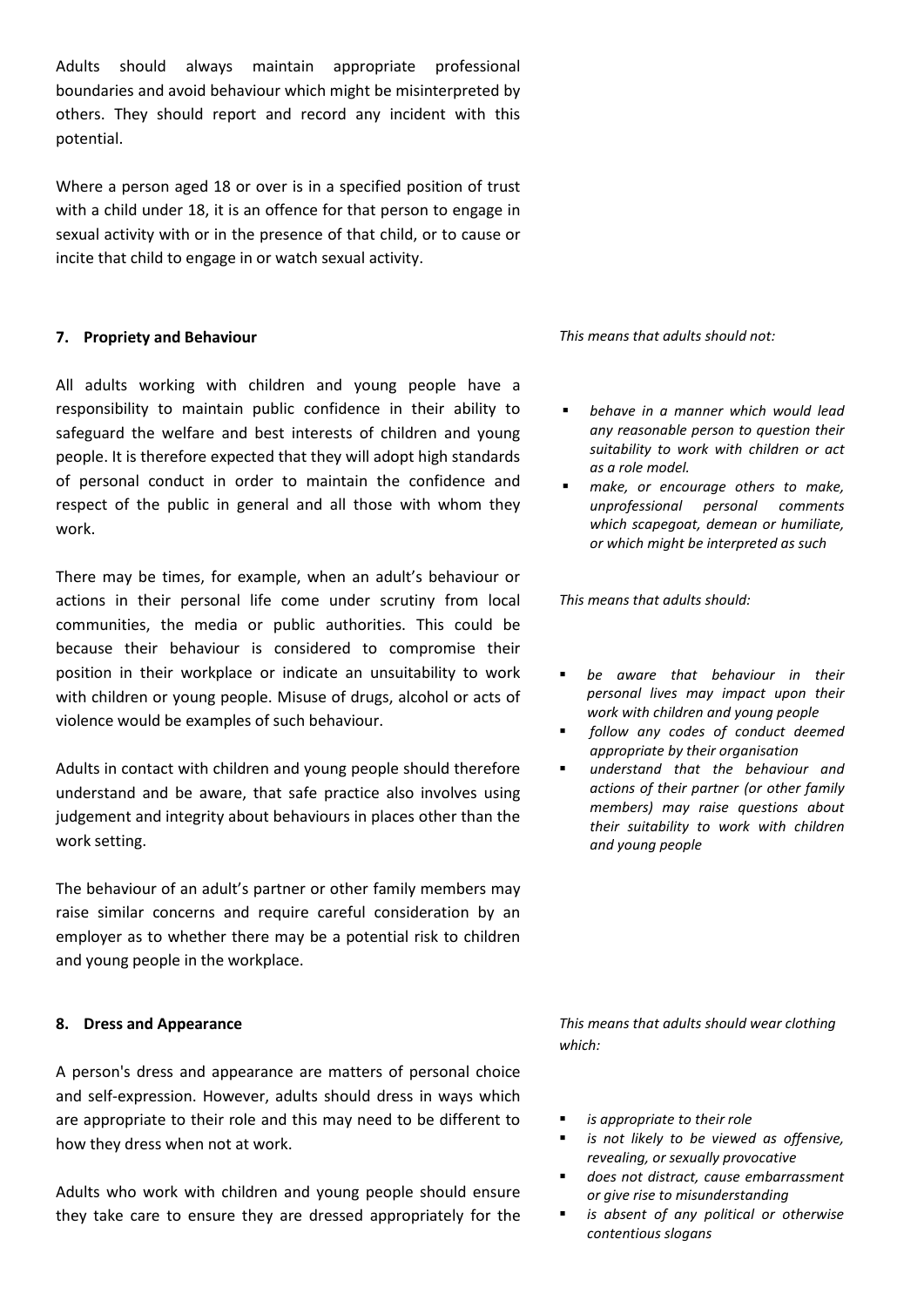tasks and the work they undertake.

Those who dress in a manner which could be considered as inappropriate could render themselves vulnerable to criticism or allegations.

# **9. Personal Living Space**

No child or young person should be in or invited into, the home of an adult who works with them, unless the reason for this has been firmly established and agreed with parents/ carers and senior managers or the home has been designated by the organisation or regulatory body as a work place e.g. childminders, foster carers.

It is not appropriate for any other organisations to expect or request that private living space be used for work with children and young people.

Under no circumstances should children or young people assist with chores or tasks in the home of an adult who works with them. Neither should they be asked to do so by friends or family of that adult.

#### **10. Gifts, Rewards and Favouritism**

The giving of gifts or rewards to children or young people should be part of an agreed policy for supporting positive behaviour or recognising particular achievements. In some situations, the giving of gifts as rewards may be accepted practice for a group of children, whilst in other situations the giving of a gift to an individual child or young person will be part of an agreed plan, recorded and discussed with senior manager and the parent or carer.

It is acknowledged that there are specific occasions when adults may wish to give a child or young person a personal gift. This is only acceptable practice where, in line with the agreed policy, the adult has first discussed the giving of the gift and the reason for it, with the senior manager and/or parent or carer and the action is recorded. Any gifts should be given openly and not be based on favouritism. Adults need to be aware however, that the giving of gifts can be misinterpreted by others as a gesture either to bribe or groom a young person.

Adults should exercise care when selecting children and/or young people for specific activities or privileges to avoid perceptions of favouritism or unfairness. Methods and criteria for selection *This means that adults should:*

- *be vigilant in maintaining their privacy and mindful of the need to avoid placing themselves in vulnerable situations*
- *challenge any request for their accommodation to be used as an additional resource for the organisation*
- *be mindful of the need to maintain professional boundaries*
- *refrain from asking children and young people to undertake personal jobs or errands*

*This means that adults should:* 

- *be aware of their organisation's policy on the giving and receiving of gifts*
- *ensure that gifts received or given in situations which may be misconstrued are declared*
- *generally, only give gifts to an individual young person as part of an agreed reward system*
- *where giving gifts other than as above, ensure that these are of insignificant value*
- *ensure that all selection processes which concern children and young people are fair and that wherever practicable these are undertaken and agreed by more than one member of staff*

#### *is not considered to be discriminatory and is culturally sensitive*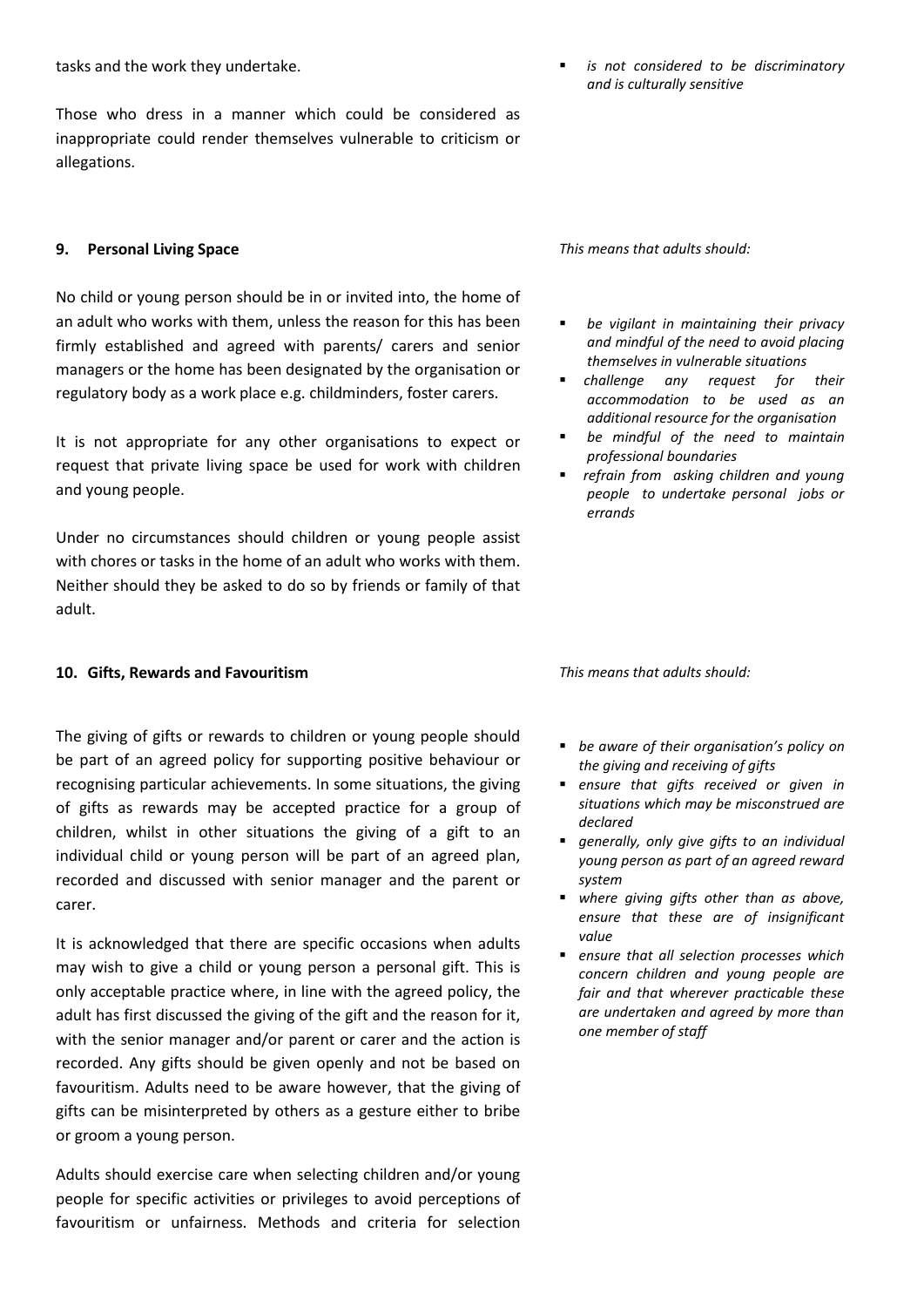should always be transparent and subject to scrutiny.

Care should also be taken to ensure that adults do not accept any gift that might be construed as a bribe by others, or lead the giver to expect preferential treatment.

There are occasions when children, young people or parents wish to pass small tokens of appreciation to adults e.g. on special occasions or as a thank-you and this is acceptable. However, it is unacceptable to receive gifts on a regular basis or of any significant value.

# **11. Infatuations**

Occasionally, a child or young person may develop an infatuation with an adult who works with them. These adults should deal with these situations sensitively and appropriately to maintain the dignity and safety of all concerned. They should remain aware, however, that such infatuations carry a high risk of words or actions being misinterpreted and should therefore make every effort to ensure that their own behaviour is above reproach.

An adult, who becomes aware that a child or young person is developing an infatuation, should discuss this at the earliest opportunity with a senior manager or parent/carer so appropriate action can be taken to avoid any hurt, distress or embarrassment.

# **12. Communication with Children and Young People** *(including the Use of Technology)*

Communication between children and adults, by whatever method, should take place within clear and explicit professional boundaries. This includes the wider use of technology such as mobile phones text messaging, e-mails, digital cameras, videos, web-cams, websites and blogs. Adults should not share any personal information with a child or young person. They should not request, or respond to, any personal information from the child/young person, other than that which might be appropriate as part of their professional role. Adults should ensure that all communications are transparent and open to scrutiny.

Adults should also be circumspect in their communications with children so as to avoid any possible misinterpretation of their motives or any behaviour which could be construed as grooming. They should not give their personal contact details to children and

This means that adults should:

- *report and record any incidents or indications (verbal, written or physical) that suggest a child or young person may have developed an infatuation with an adult in the workplace*
- *always acknowledge and maintain professional boundaries*

*This means that the organisation should:*

 *have a communication policy which specifies acceptable and permissible modes of communication* 

- *not give their personal contact details to children or young people, including their mobile telephone number and details of any blogs or personal websites*
- *only use equipment e.g. mobile phones, provided by the organisation to communicate with children, making sure that parents have given permission for this form of communication to be used*
- *only make contact with children for professional reasons and in accordance with any organisation policy*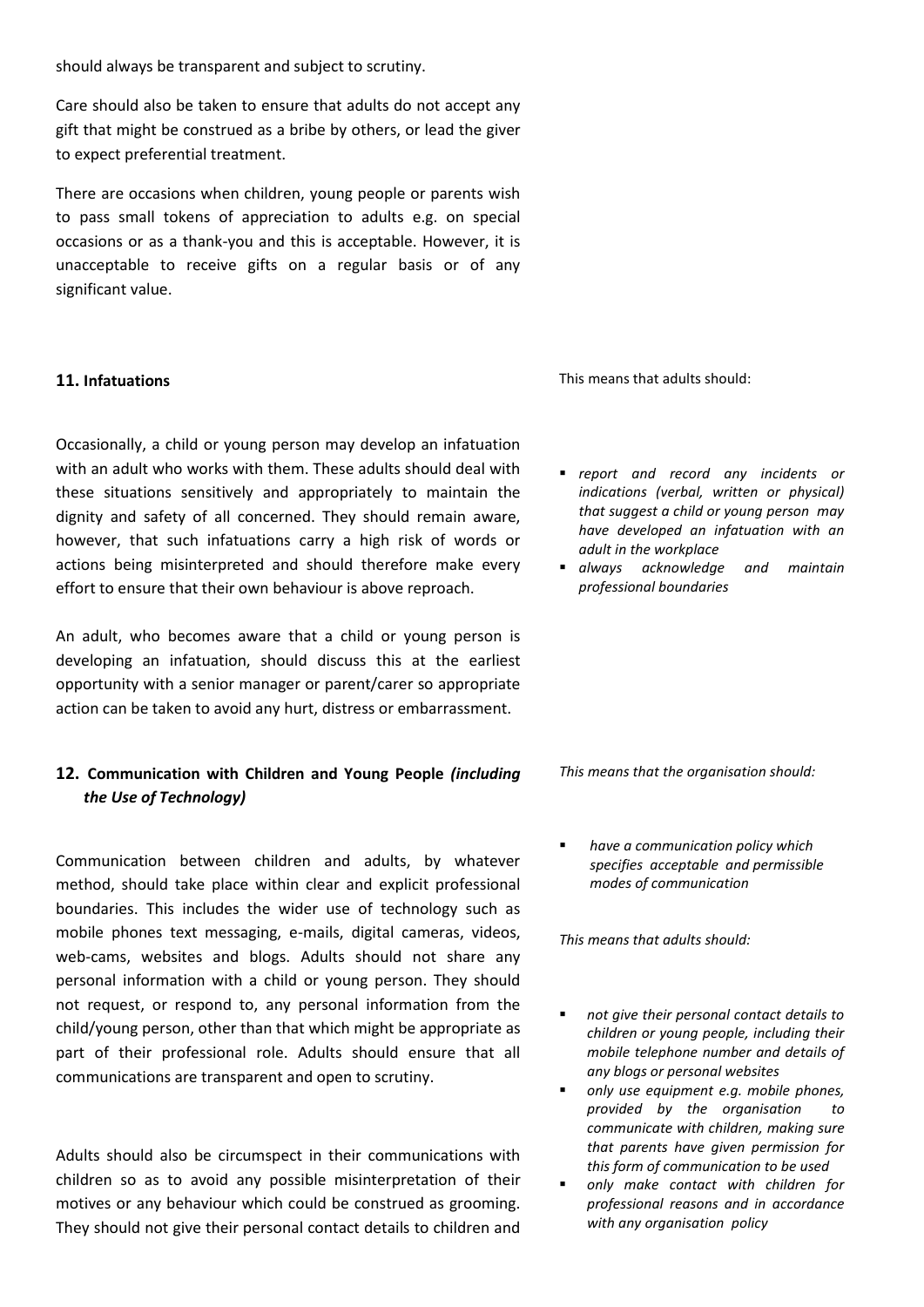young people including e-mail, home or mobile telephone numbers, unless the need to do so is agreed with senior management and parents/carers. E-mail or text communications between an adult and a child young person outside agreed protocols may lead to disciplinary and/or criminal investigations. This also includes communications through internet based web sites.

Internal e-mail systems should only be used in accordance with the organisation's policy.

#### **13. Social Contact**

Adults who work with children and young people should not seek to have social contact with them or their families, unless the reason for this contact has been firmly established and agreed with senior managers, or where an adult does not work for an organisation, the parent or carers. If a child or parent seeks to establish social contact, or if this occurs coincidentally, the adult should exercise her/his professional judgement in making a response but should always discuss the situation with their manager or with the parent of the child or young person. Adults should be aware that social contact in certain situations can be misconstrued as grooming.

Where social contact is an integral part of work duties, e.g. pastoral work in the community, care should be taken to maintain appropriate personal and professional boundaries. This also applies to social contacts made through interests outside of work or through the adult's own family or personal networks.

It is recognised that some adults may support a parent who may be in particular difficulty. Care needs to be exercised in those situations where the parent comes to depend upon the adult for support outside their professional role. This situation should be discussed with senior management and where necessary referrals made to the appropriate support agency.

- *recognise that text messaging is rarely an appropriate response to a child in a crisis situation or at risk of harm. It should only be used as a last resort when other forms of communication are not possible*
- *not use internet or web-based communication channels to send personal messages to a child/young person*
- *ensure that if a social networking site is used, details are not shared with children and young people and privacy settings are set at maximum*

*This means that adults should:*

- *have no secret social contact with children and young people or their parents*
- *consider the appropriateness of the social contact according to their role and nature of their work*
- *always approve any planned social contact with children or parents with senior colleagues,*
- *advise senior management of any social contact they have with a child or a parent with who whom they work, which may give rise to concern*
- *report and record any situation, which may place a child at risk or which may compromise the organisation or their own professional standing*
- *be aware that the sending of personal communications such as birthday or faith cards should always be recorded and/or discussed with line manager.*
- *understand that some communications may be called into question and need to be justified.*

#### **14. Sexual Contact**

All adults should clearly understand the need to maintain appropriate boundaries in their contacts with children and young people. Intimate or sexual relationships between children/young

- *Have sexual relationships with children and young people*
- *have any form of communication with a child or young person which could be interpreted as sexually suggestive or*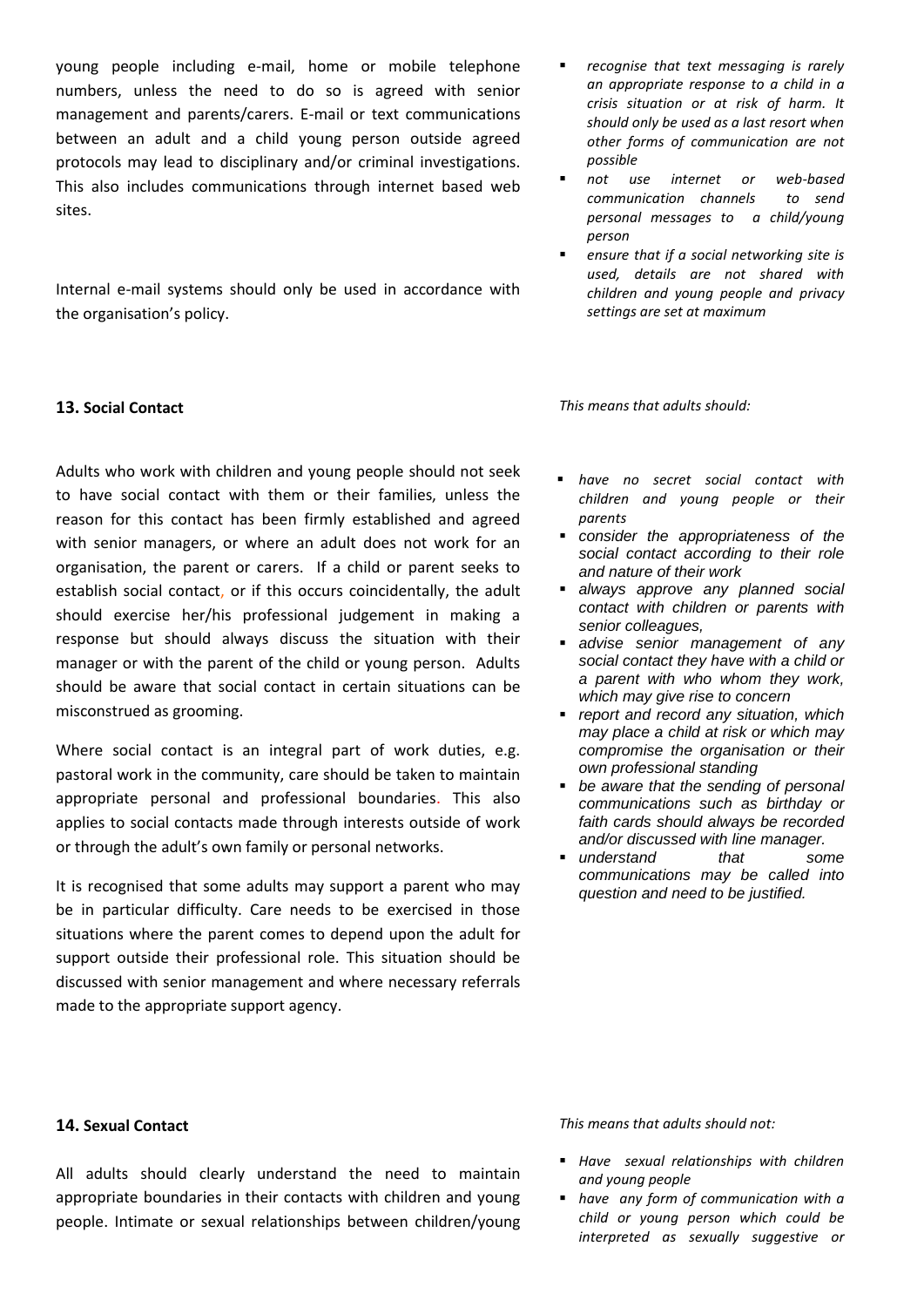people and the adults who work with them will be regarded as a grave breach of trust. Allowing or encouraging a relationship to develop in a way which might lead to a sexual relationship is also unacceptable.

Any sexual activity between an adult and the child or young person with whom they work may be regarded as a criminal offence and will always be a matter for disciplinary action.

Children and young people are protected by specific legal provisions regardless of whether the child or young person consents or not. The sexual activity referred to does not just involve physical contact including penetrative and non-penetrative acts. It may also include non-contact activities, such as causing children to engage in or watch sexual activity or the production of pornographic material. 'Working Together to Safeguard Children' defines *s*exual abuse as "forcing or enticing a child or young person to take part in sexual activities, whether or not the child is aware of what is happening".

There are occasions when adults embark on a course of behaviour known as 'grooming' where the sole purpose is to gain the trust of a child, and manipulate that relationship so sexual abuse can take place. Adults should be aware that consistently conferring inappropriate special attention and favour upon a child might be construed as being part of a 'grooming' process and as such will give rise to concerns about their behaviour.

#### **15. Physical Contact**

Many jobs within the children's workforce require physical contact with children as part of their role. There are also occasions when it is entirely appropriate for other adults to have some physical contact with the child or young person with whom they are working. However, it is crucial that in all circumstances, adults should only touch children in ways which are appropriate to their professional or agreed role and responsibilities.

Not all children and young people feel comfortable about physical contact, and adults should not make the assumption that it is acceptable practice to use touch as a means of communication. Permission should be sought from a child or young person before physical contact is made. Where the child is very young, there should be a discussion with the parent or carer about what physical contact is acceptable and/or necessary.

When physical contact is made with a child this should be in response to their needs at the time, of limited duration and appropriate to their age, stage of development, gender, ethnicity *provocative i.e. verbal comments, letters, notes, electronic mail, phone calls, texts, physical contact*

- *make sexual remarks to, or about, a child/young person*
- *discuss their own sexual relationships with or in the presence of children or young people*

*This means that adults should:*

- *ensure that their relationships with children and young people clearly take place within the boundaries of a respectful professional relationship*
- *take care that their language or conduct does not give rise to comment or speculation. Attitudes, demeanour and language all require care and thought, particularly when members of staff are dealing with adolescent boys and girls.*

- *be aware that even well intentioned physical contact may be misconstrued by the child, an observer or by anyone to whom this action is described*
- *never touch a child in a way which may be considered indecent*
- *always be prepared to report and explain actions and accept that all physical contact be open to scrutiny*
- *not indulge in 'horseplay'*
- *always encourage children, where possible, to undertake self-care tasks independently*
- *work within Health and Safety regulations*
- *be aware of cultural or religious views about touching and always be sensitive to issues of gender*
- *understand that physical contact in some circumstances can be easily misinterpreted*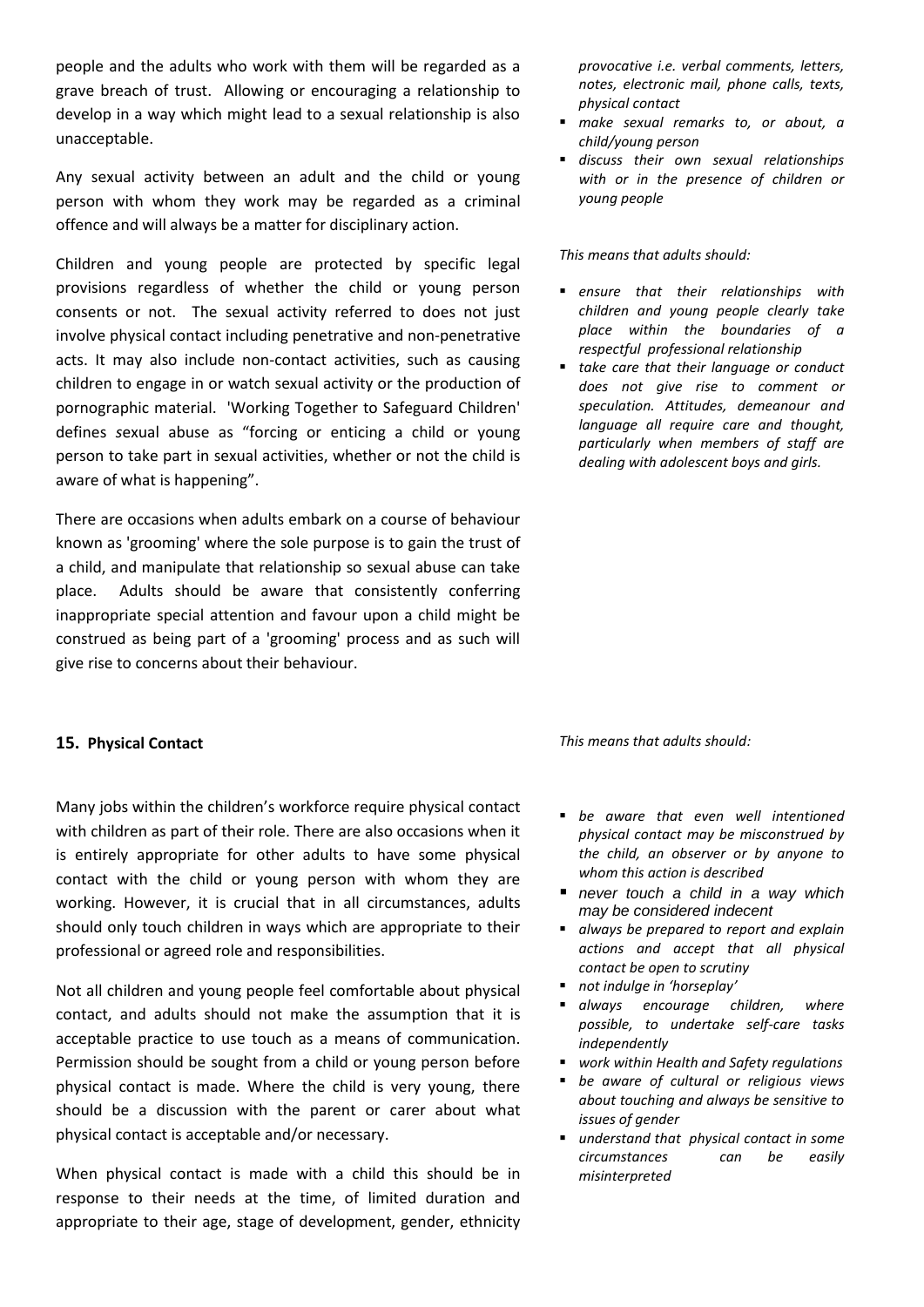and background. It is not possible to be specific about the appropriateness of each physical contact, since an action that is appropriate with one child in one set of circumstances may be inappropriate in another, or with a different child. Adults, nevertheless, should use their professional judgement at all times, observe and take note of the child's reaction or feelings and – so far as is possible - use a level of contact and/or form of communication which is acceptable to the child for the minimum time necessary.

Physical contact which occurs regularly with an individual child or young person is likely to raise questions unless there is explicit agreement on the need for, and nature of, that contact. This would then be part of a formally agreed plan or within the parameters of established, agreed and legal professional protocols on physical contact e.g. sport activities or medical procedures. Any such arrangements should be understood and agreed by all concerned, justified in terms of the child's needs, consistently applied and open to scrutiny.

Physical contact should never be secretive, or for the gratification of the adult, or represent a misuse of authority. If an adult believes that their action could be misinterpreted, or if an action is observed by another as being inappropriate or possibly abusive, the incident and circumstances should be reported to the senior manager outlined in the procedures for handling allegations and an appropriate record made. Parents/carers should also be informed in such circumstances.

Where a child seeks or initiates inappropriate physical contact with an adult, the situation should be handled sensitively and care taken to ensure that contact is not exploited in any way. Careful consideration must be given to the needs of the child and advice and support given to the adult concerned.

It is recognised that some children who have experienced abuse may seek inappropriate physical contact. Adults should be particularly aware of this when it is known that a child has suffered previous abuse or neglect. In the child's view, physical contact might be associated with such experiences and lead to some actions being misinterpreted. In all circumstances where a child or young person initiates inappropriate physical contact, it is the responsibility of the adult to sensitively deter the child and help them understand the importance of personal boundaries. Such circumstances must always be reported and discussed with a senior manager and the parent/carer.

*This means that organisations should:*

- *ensure they have a system in place for recording incidents and the means by which information about incidents and outcomes can be easily accessed by senior management*
- *make adults aware of relevant professional or organisational guidance in respect of physical contact with children and meeting medical needs of children and young people where appropriate*
- *be explicit about what physical contact is appropriate for adults working in their setting*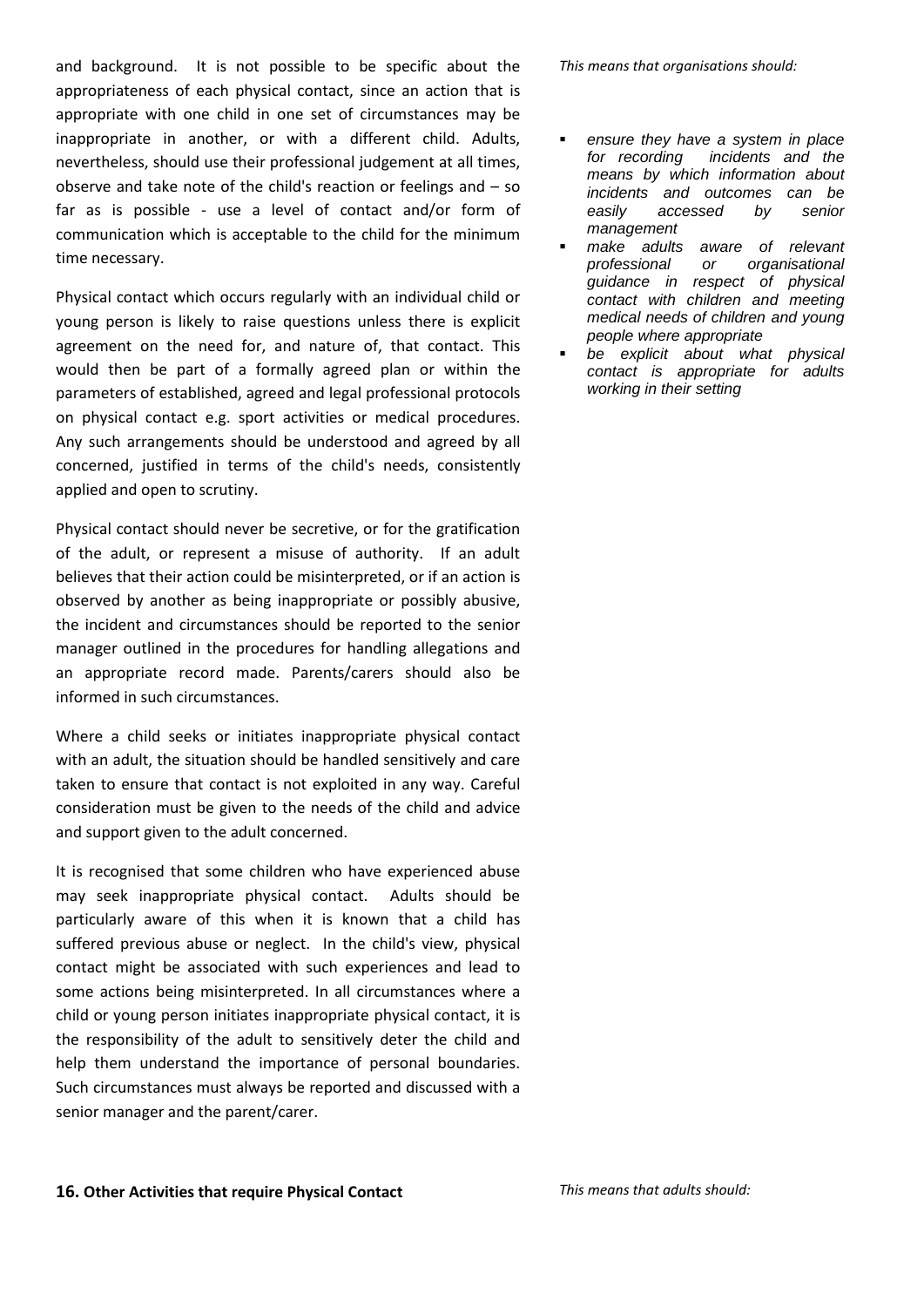Adults who work in certain settings, for example sports drama or outdoor activities will have to initiate some physical contact with children, for example to demonstrate technique in the use of a particular piece of equipment, adjust posture, or perhaps to support a child so they can perform an activity safely or prevent injury. Such activities should be carried out in accordance with existing codes of conduct, regulations and best practice.

Physical contact should take place only when it is necessary in relation to a particular activity. It should take place in a safe and open environment i.e. one easily observed by others and last for the minimum time necessary. The extent of the contact should be made clear to the parent/carer and once agreed, should be undertaken with the permission of the child/young person. Contact should be relevant to their age or understanding and adults should remain sensitive to any discomfort expressed verbally or non-verbally by the child.

Guidance and protocols around safe and appropriate physical contact are provided by national organisations, for example sports governing bodies or major arts organisations, or the employing organisation and should be understood and applied consistently. Any incidents of physical contact that cause concern or fall outside of these protocols and guidance should be reported to the senior manager and parent or carer.

It is good practice if all parties clearly understand at the outset, what physical contact is necessary and appropriate in undertaking specific activities. Keeping parents/carers, children and young people informed of the extent and nature of any physical contact may also prevent allegations of misconduct or abuse arising.

#### **17. Behaviour Management**

All children and young people have a right to be treated with respect and dignity even in those circumstances where they display difficult or challenging behaviour.

Adults should not use any form of degrading treatment to punish a child. The use of sarcasm, demeaning or insensitive comments towards children and young people is not acceptable in any situation. Any sanctions or rewards used should be part of a behaviour management policy which is widely publicised and regularly reviewed.

The use of corporal punishment is not acceptable and whilst there may a legal defence for parents who physically chastise their children, this does not extend, in any circumstances, to those

- *treat children with dignity and respect and avoid contact with intimate parts of the body*
- *always explain to a child the reason why contact is necessary and what form that contact will take*
- *seek consent of parents where a child or young person is unable to do so because of a disability.*
- *consider alternatives, where it is anticipated that a child might misinterpret any such contact,*
- *be familiar with and follow recommended guidance and protocols*
- *conduct activities where they can be seen by others*
- *be aware of gender, cultural or religious issues that may need to be considered prior to initiating physical contact*

*This means that organisations should:*

- *have up to date guidance and protocols on appropriate physical contact in place that promote safe practice and include clear expectations of behaviour and conduct.*
- *ensure that staff are made aware of this guidance and that safe practice is continually promoted through supervision and training.*

*This means that adults should:*

- *not use force as a form of punishment*
- *try to defuse situations before they escalate*
- *inform parents of any behaviour management techniques used*
- *adhere to the organisation's behaviour management policy*
- *be mindful of factors which may impact upon a child or young person's behaviour e.g. bullying, abuse and where necessary take appropriate action*

*This means that organisations should:*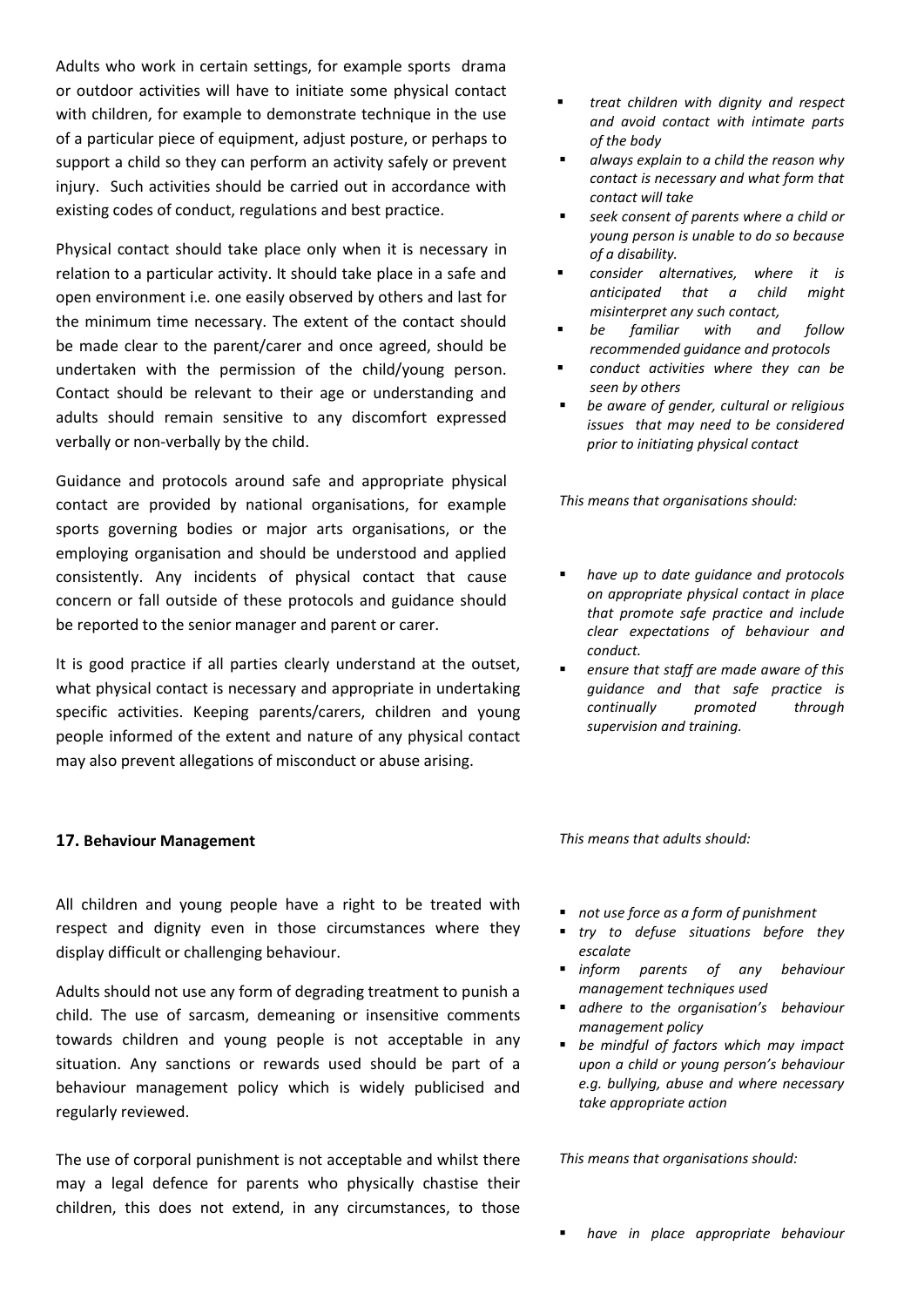adults who work with or on behalf of children and young people.

Where children display difficult or challenging behaviour, adults must follow the behaviour policy outlined by their place of work, and use strategies appropriate to the circumstance and situation. The use of physical intervention can only be justified in exceptional circumstances and must be used as a last resort when other behaviour management strategies have failed.

Where a child has specific needs in respect of particularly challenging behaviour, a positive handling plan may be drawn up and agreed by all parties. Only in these circumstances should an adult deviate from the behaviour management policy of the organisation.

#### **18. Use of Control and Physical Intervention**

There are circumstances in which adults working with children displaying extreme behaviours can legitimately intervene by using either non-restrictive or restrictive physical interventions. This is a complex area and adults and organisations must have regard to government guidance and legislation and the policies and practice of their specific organisation.

The use of physical intervention should, wherever possible, be avoided. It should only be used to manage a child or young person's behaviour if it is necessary to prevent personal injury to the child, other children or an adult, to prevent serious damage to property or in what would reasonably be regarded as exceptional circumstances. When physical intervention is used it should be undertaken in such a way that maintains the safety and dignity of all concerned

The scale and nature of any physical intervention must be proportionate to both the behaviour of the individual to be controlled and the nature of the harm they may cause. The minimum necessary force should be used and the techniques deployed in line with recommended policy and practice.

Under no circumstances should physical force or intervention be used as a form of punishment. The duty of care which applies to all adults and organisations working with children and young people requires that reasonable measures are taken to prevent children being harmed. The use of unwarranted physical force is likely to constitute a criminal offence.

In settings where restrictive physical interventions may need to be employed regularly, i.e. where adults are working with children with extreme behaviours associated with learning

*management policies*

 *where appropriate, develop positive handling plans in respect of an individual child or young person.*

*This means that adults should:*

- *adhere to the organisation's physical intervention policy*
- *always seek to defuse situations*
- *always use minimum force for the shortest period necessary*
- *record and report as soon as possible after the event any incident where physical intervention has been used.*

*This means that organisations should:*

 *have a policy on the use of physical intervention in place that complies with government guidance and legislation and describes the context in which it is appropriate to use*

#### *physical intervention*

- *ensure that an effective recording system is pace which allows for incidents to be tracked and monitored*
- *ensure adults are familiar with the above*
- *ensure that staff are appropriately trained*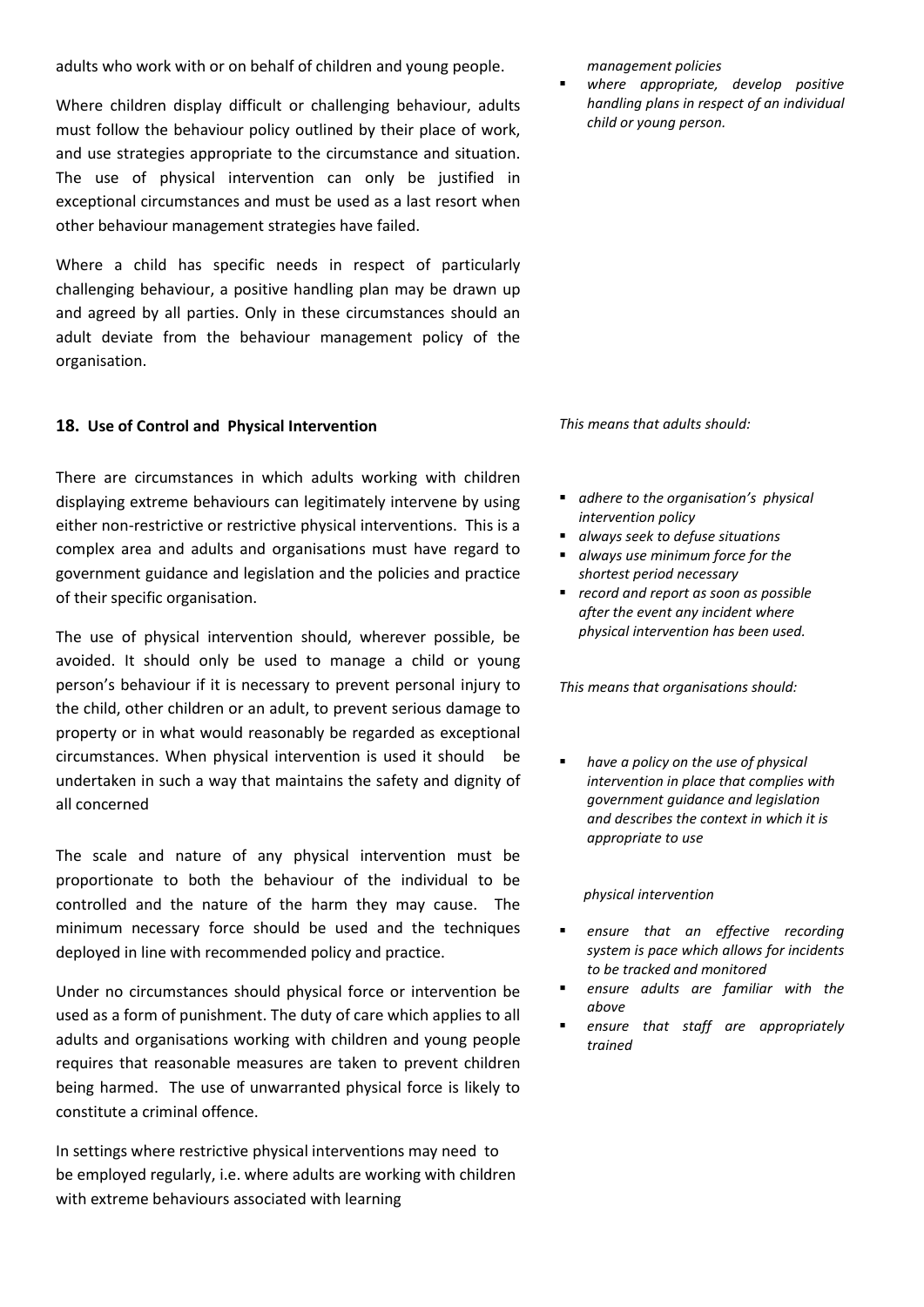disability or autistic spectrum disorders, the employer should have a policy on the use of such intervention, as part of a wider behaviour management policy. Individual care plans, drawn up in consultation with parents/carers and where appropriate, the child, should set out the strategies and techniques to be used and those which should be avoided. Risk assessments should be carried out where it is foreseeable that restrictive physical intervention may be required.

In all cases where physical intervention is employed the incident and subsequent actions should be documented and reported. This should include written and signed accounts of all those involved, including the child or young person. The parents/carers should be informed the same day.

#### **19. Children and Young People in Distress**

There are some settings, where adults are involved in managing significant or regular occurrences of distress and emotional upset in children, for example in mental health services, residential care provision etc. In these circumstances professional guidance should be followed and adults should be aware of what is and what is not acceptable behaviour when comforting a child or diffusing a situation. This is particularly important when working on a one-toone basis.

For all other adults working with children there will be occasions when a distressed child needs comfort and reassurance and this may involve physical contact. Young children, in particular, may need immediate physical comfort, for example after a fall, separation from parent etc. Adults should use their professional judgement to comfort or reassure a child in an age-appropriate way whilst maintaining clear professional boundaries.

Where an adult has a particular concern about the need to provide this type of care and reassurance, or is concerned that an action may be misinterpreted, this should be reported and discussed with a senior manager and parents/carers.

#### **20. Intimate Care**

Some job responsibilities necessitate intimate physical contact with children on a regular basis, for example assisting young children with toileting, providing intimate care for children with disabilities or in the provision of medical care. The nature, circumstances and context of such contact should comply with professional codes of practice or guidance and/or be part of a *This means the adult should:*

- *consider the way in which they offer comfort and reassurance to a distressed child and do it in an age-appropriate way*
- *be circumspect in offering reassurance in one to one situations, but always record such actions in these circumstances*
- *follow professional guidance or code of practice where available*
- *never touch a child in a way which may be considered indecent*
- *record and report situations which may give rise to concern from either party*
- *not assume that all children seek physical comfort if they are distressed*

- *adhere to the organisation's intimate care guidelines or code of practice*
- *make other staff aware of the task being undertaken*
- *explain to the child what is happening*
- *consult with senior managers and parents/carers where any variation from*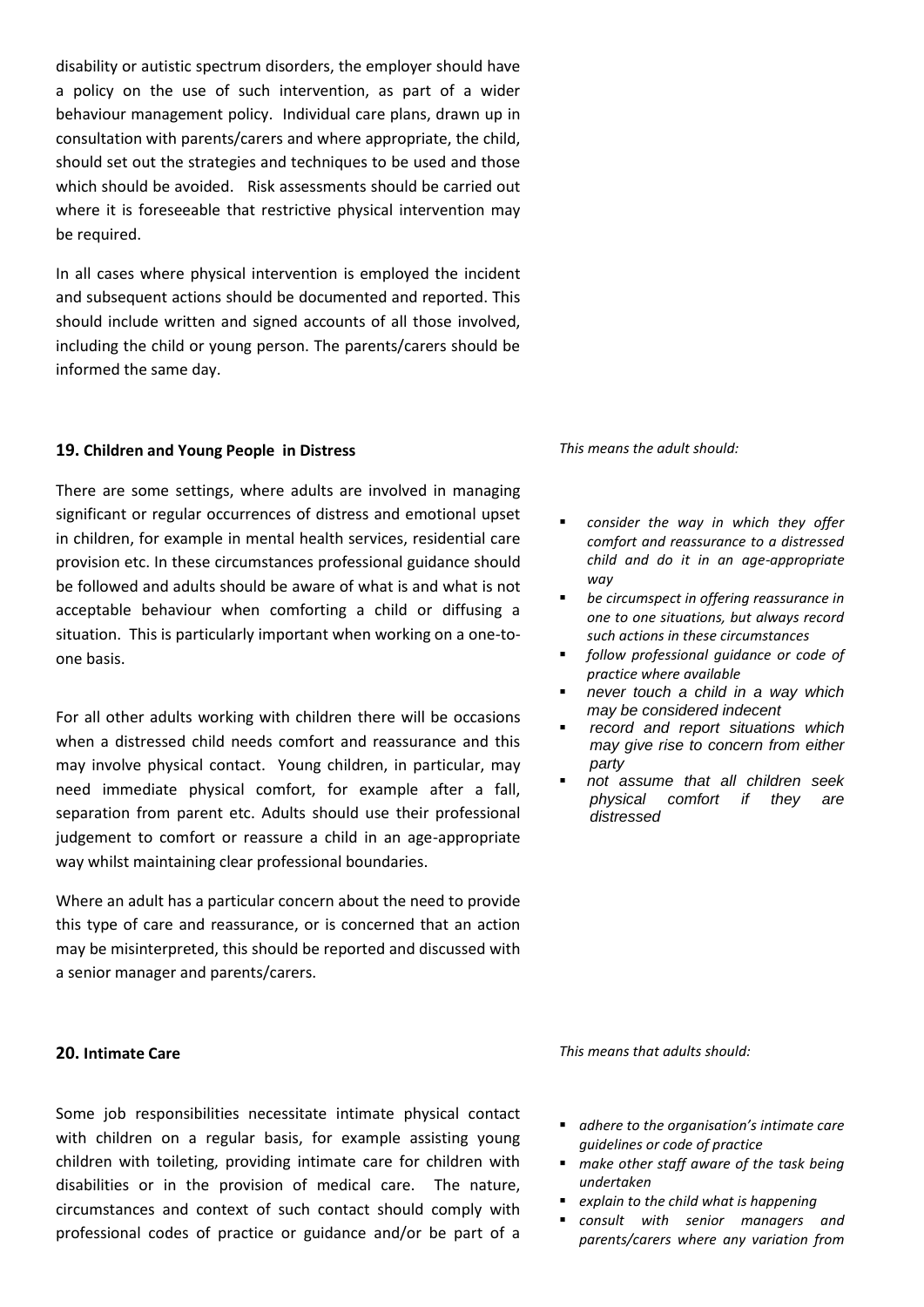formally agreed plan, which is regularly reviewed. The additional vulnerabilities that may arise from a physical or learning disability should be taken into account and be recorded as part of an agreed care plan. The emotional responses of any child to intimate care should be carefully and sensitively observed, and where necessary, any concerns passed to senior managers and/or parents/carers.

All children have a right to safety, privacy and dignity when contact of a physical or intimate nature is required and depending on their abilities, age and maturity should be encouraged to act as independently as possible.

The views of the child should be actively sought, wherever possible, when drawing up and reviewing formal arrangements. As with all individual arrangements for intimate care needs, agreements between the child, parents/carers and the organisation must be negotiated and recorded.

**21. Personal Care**

Young people are entitled to respect and privacy at all times and especially when in a state of undress, changing clothes, bathing or undertaking any form of personal care. There are occasions where there will be a need for an appropriate level of supervision in order to safeguard young people and/or satisfy health and safety considerations. This supervision should be appropriate to the needs and age of the young people concerned and sensitive to the potential for embarrassment.

Adults need to be vigilant about their own behaviour, ensure they follow agreed guidelines and be mindful of the needs of the children and young people with whom they work.

# **22. First Aid and Administration of Medication**

It is expected that adults working with children and young people should be aware of basic first aid techniques. It is not however, a contractual requirement and whilst adults may volunteer to undertake such tasks, they should be suitably trained and qualified before administering first aid and/or any agreed medication.

When administering first aid, wherever possible, adults should ensure that another adult is aware of the action being taken. Parents should always be informed when first aid has been *agreed procedure/care plan is necessary*

- *record the justification for any variations to the agreed procedure/care plan and share this information with parents*
- *ensure that any changes to the agreed care plan are discussed, agreed and recorded.*

# This means that adults should:

- *avoid any physical contact when children are in a state of undress*
- *avoid any visually intrusive behaviour*
- *where there are changing rooms announce their intention of entering*

*This means that adults should not:*

- *change in the same place as children*
- *shower or bathe with children*
- *assist with any personal care task which a child or young person can undertake by themselves*

*This means that organisations should:*

- *ensure staff understand the extent and limitations of their role in applying basic care and hygiene tasks for minor abrasions and understand where an injury requires more experienced intervention*
- *ensure there are trained and named individuals to undertake first aid responsibilities*
- *ensure training is regularly monitored*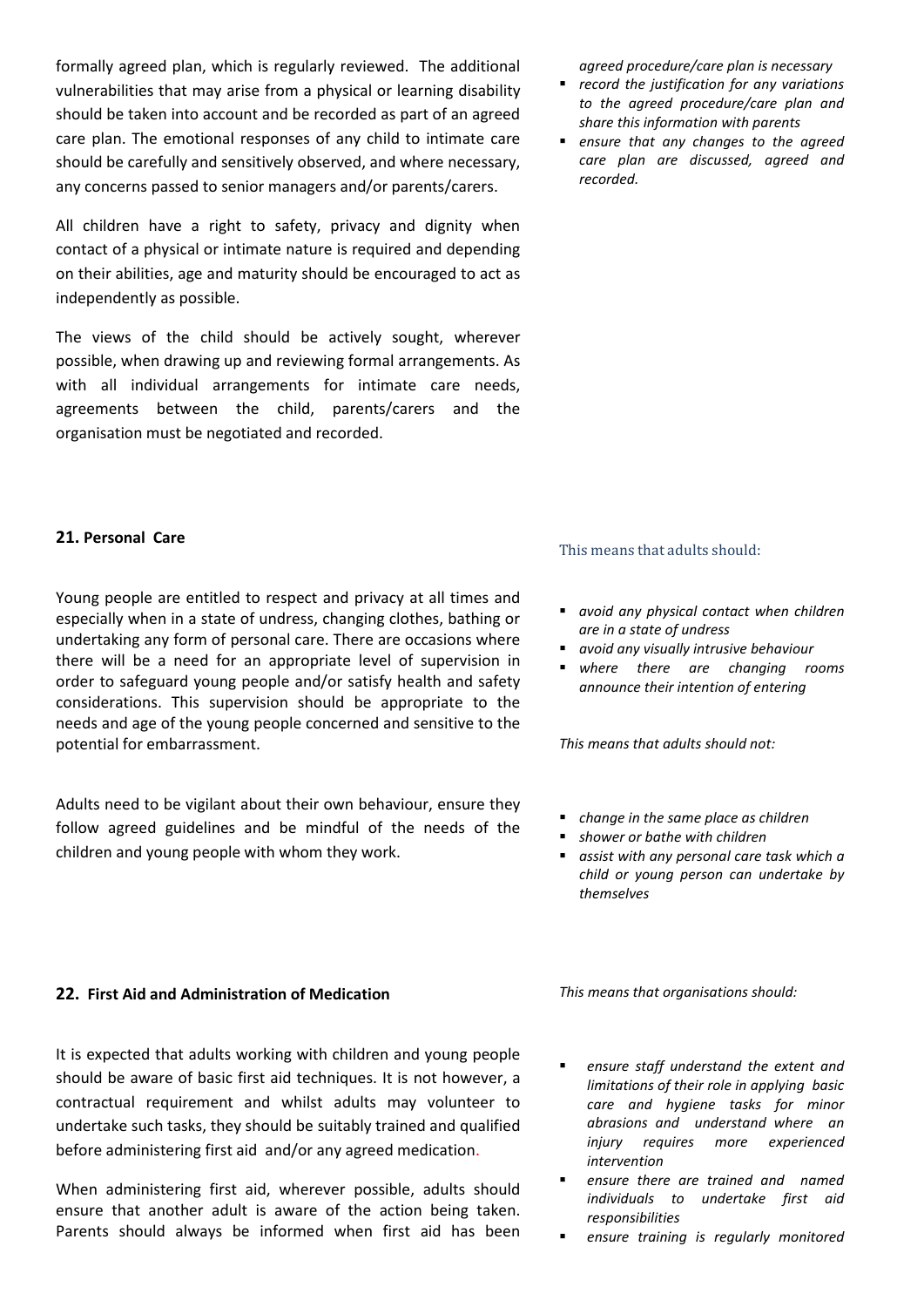#### administered.

In circumstances where children need medication regularly a health care plan should have been established to ensure the safety and protection of children and the adults who are working with them. Depending upon the age and understanding of the child, they should where appropriate, be encouraged to self-administer medication or treatment including, for example any ointment, use of inhalers.

*and updated*

 *always ensure that arrangements are in place to obtain parental consent for the administration of first aid or medication* 

*This means that adults should:*

- *adhere to the organisation's policy for administering first aid or medication*
- *comply with the necessary reporting requirements*
- *make other adults aware of the task being undertaken*
- *explain to the child what is happening.*
- *always act and be seen to act in the child's best interests*
- *report and record any administration of first aid or medication*
- *have regard to any health plan which is in place*
- always ensure that an appropriate health/risk assessment is undertaken prior to undertaking certain activities

#### **23. One to One Situations**

All organisations working with or on behalf of children and young people should consider one to one situations when drawing up their policies.

It is not realistic to state that one to one situations should never take place. It is however, appropriate to state that where there is a need, agreed with a senior manager and/or parents/carers, for an adult to be alone with a child or young person, certain procedures and explicit safeguards must be in place. This also applies to those adults who do not work as part of an agency or organisation but owe a duty of care to the child or young person because of the nature of their work.

Adults should be offered training and guidance for the use of any areas of the workplace which may place themselves or children in vulnerable situations. This would include those situations where adults work directly with children and young people in unsupervised settings and/or isolated areas within community settings or in street-based projects for example.

One to one situations have the potential to make child/young person more vulnerable to harm by those who seek to exploit their position of trust. Adults working in one to one settings with children and young people may also be more vulnerable to unjust or unfounded allegations being made against them. Both possibilities should be recognised so that when one to one

- *ensure that when lone working is an integral part of their role, full and appropriate risk assessments have been conducted and agreed.*
- *avoid meetings with a child or young person in remote, secluded areas,*
- *always inform other colleagues and/or parents/carers about the contact(s) beforehand, assessing the need to have them present or close by*
- *avoid use of 'engaged' or equivalent signs wherever possible. Such signs may create an opportunity for secrecy or the interpretation of secrecy*
- *always report any situation where a child becomes distressed or angry to a senior colleague*
- *carefully consider the needs and circumstances of the child/children when in one to one situations*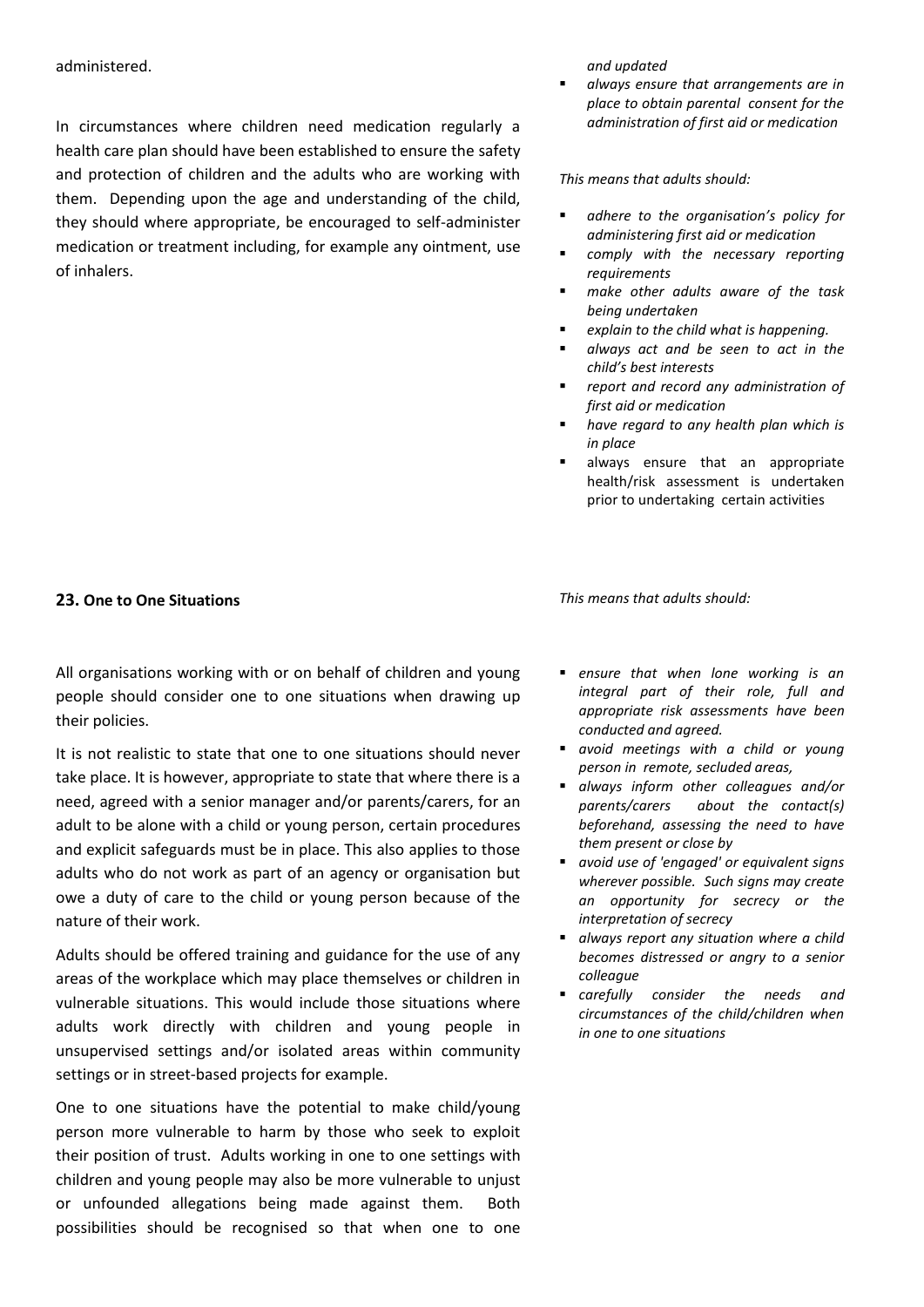situations are unavoidable, reasonable and sensible precautions are taken. Every attempt should be made to ensure the safety and security of children and young people and the adults who work with them.

There are occasions where managers will need to undertake a risk assessment in relation to the specific nature and implications of one to one work. These assessments should take into account the individual needs of the child/young person and the individual worker and any arrangements should be reviewed on a regular basis.

Meetings with children and young people outside agreed working arrangements should not take place without the agreement of senior managers and parents or carers.

#### **24. Home Visits**

There are workers for whom home visits are an integral part of their work. In these circumstances it is essential that appropriate policies and related risk assessments are in place to safeguard children and young people and the adults who work with them.

A risk assessment should include an evaluation of any known factors regarding the child/young person, parents and others living in the household. Risk factors such as hostility, child protection concerns, complaints or grievances can make adults more vulnerable to an allegation. Specific consideration should be given to visits outside of 'office hours' or in remote or secluded locations. Following an assessment, appropriate risk management measures should be in place before visits are agreed. Where little or no information is available, visits should not be made alone. There will be occasions where risk assessments are not possible or not available, e.g. when emergency services are used. In these circumstances, a record must always be made of the circumstances and outcome of the home visit. Such records must always be available for scrutiny.

Under no circumstances should an adult visit a child in their home outside agreed work arrangements or invite a child to their own home or that of a family member, colleague or friend. If in an emergency, such a one -off arrangement is required, the adult must have a prior discussion with a senior manager and the parents or carers and a clear justification for such arrangement is agreed and recorded.

*These means that adults should:* 

- *agree the purpose for any home visit with senior management, unless this is an acknowledged and integral part of their role e.g. social workers*
- *adhere to agreed risk management strategies*
- *always make detailed records including times of arrival and departure and work undertaken*
- *ensure any behaviour or situation which gives rise to concern is discussed with their manager and, where appropriate action is taken*

*This means that employers should:*

- *ensure that they have home visit and lone-working policies of which all adults are made aware. These should include arrangements for risk assessment and management*
- *ensure that all visits are justified and recorded*
- *ensure that adults are not exposed to unacceptable risk*
- *ensure that adults have access to a mobile telephone and an emergency contact person*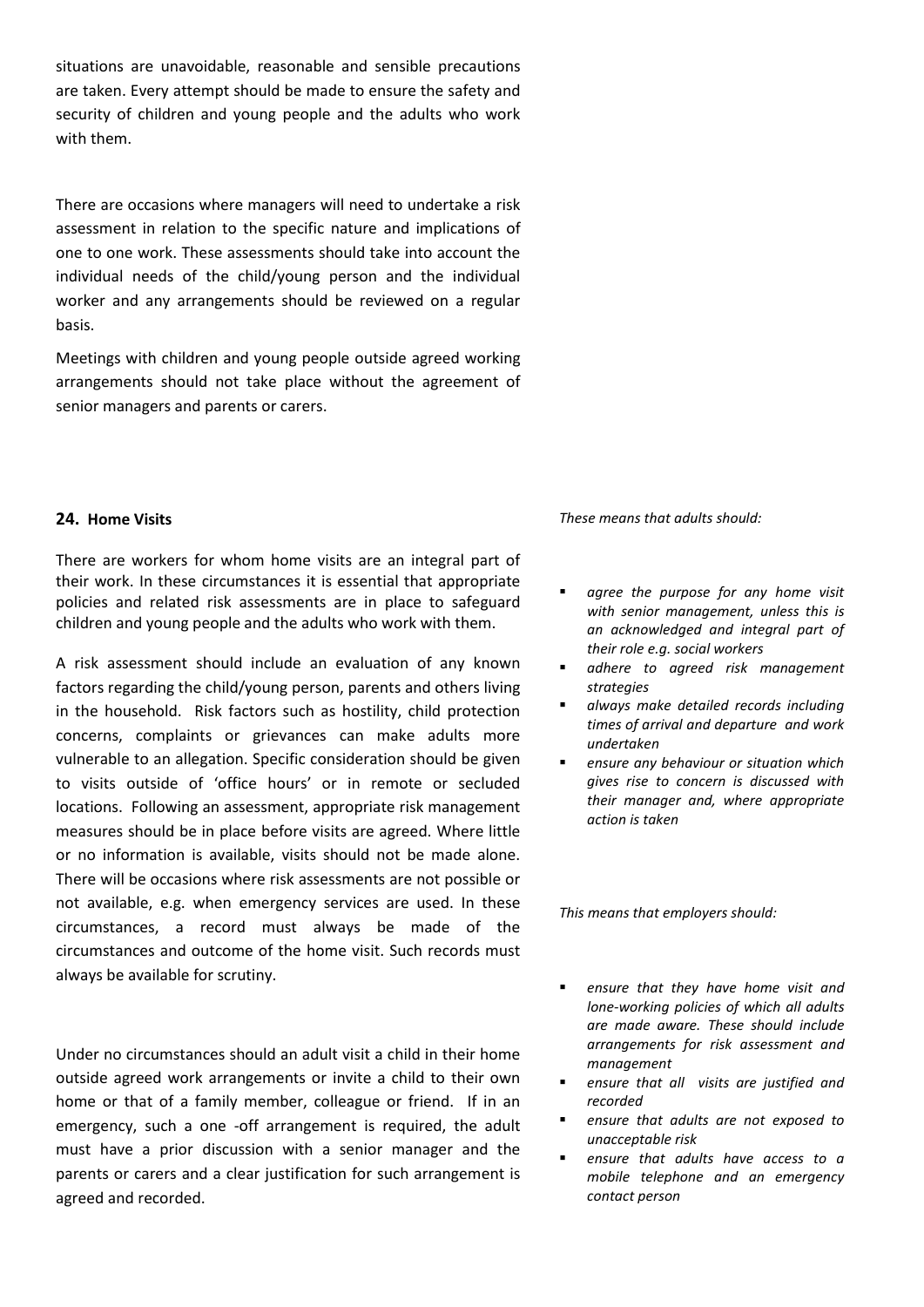#### **25. Transporting Children and Young People**

There will be occasions when adults are expected or asked to transport children as part of their duties. Adults, who are expected to use their own vehicles for transporting children should ensure that the vehicle is roadworthy, legally on the road, appropriately insured and that the maximum capacity is not exceeded.

It is a legal requirement that all passengers should wear seat belts and it is the responsibility of the staff member to ensure that this requirement is met. Adults should also be aware of current legislation and adhere to the use of car seats for younger children. Where adults transport children in a normal vehicle which requires a specialist license/insurance e.g. PCV or LGV- staff should ensure that they have an appropriate licence and insurance to drive such a vehicle.

It is inappropriate for adults to offer lifts to a child or young person outside their normal working duties, unless this has been brought to the attention of the line manager and has been agreed with the parents/carers.

There may be occasions where the child or young person requires transport in an emergency situation or where not to give a lift may place a child at risk. Such circumstances must always be recorded and reported to a senior manager and parents/carers.

#### **26. Trips and Outings**

Adults should take particular care when supervising children and young people on trips and outings, where the setting is less formal than the usual workplace. Adults remain in a position of trust and need to ensure that their behaviour remains professional at all times and stays within clearly defined professional boundaries.

Where activities include overnight stays in accordance with Ashfield Junior School's educational visits policy, careful consideration needs to be given to sleeping arrangements. Children, young people, adults and parents should be informed of these prior to the start of the trip. In all circumstances, those organising trips and outings must pay careful attention to ensuring *This means that all organisations:*

 *should have appropriate policies for transporting children and young people*

*This means that adults should:*

- *ensure they are fit to drive and free from any drugs, alcohol or medicine which is likely to impair judgement and/ or ability to drive*
- *be aware that the safety and welfare of the child is their responsibility until they are safely passed over to a parent/carer*
- *record details of the journey in accordance with agreed procedures*
- *ensure that their behaviour is appropriate at all times*
- *ensure that there are proper arrangements in place to ensure vehicle, passenger and driver safety. This includes having proper and appropriate insurance for the type of vehicle being driven*
- *ensure that any impromptu or emergency arrangements of lifts are recorded and can be justified if questioned*

- *always have another adult present in out of workplace activities, unless otherwise agreed with a senior manager*
- *undertake risk assessments in line with their organisation's policy where applicable*
- *have parental consent to the activity*
- *ensure that their behaviour remains professional at all times(see section 7)*
- *never share beds with a child/children or young people.*
- *not share bedrooms unless it involves a dormitory situation and the*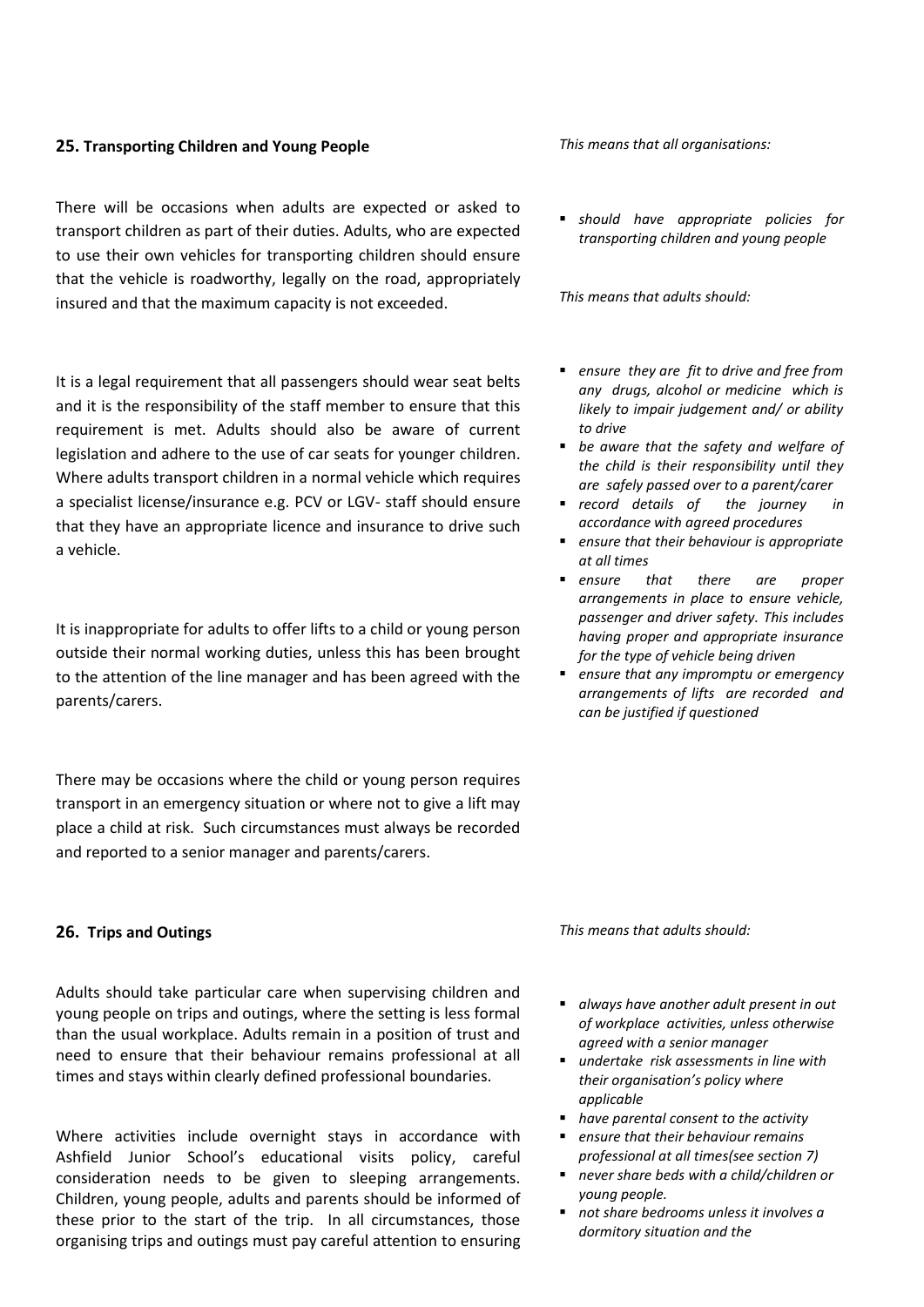safe staff/child ratios and to the gender mix of staff especially on overnight stays.

Health and Safety arrangements require members of staff to keep colleagues/employers aware of their whereabouts, especially when involved in activities outside the usual workplace.

#### **27. Photography and Videos**

Working with children and young people may involve the taking or recording of images. Any such work should take place with due regard to the law and the need to safeguard the privacy, dignity, safety and well=being of children and young people. Informed written consent from parents or carers and agreement, where possible, from the child or young person, should always be sought before an image is taken for any purpose.

Careful consideration should be given as to how activities involving the taking of images are organised and undertaken. Care should be taken to ensure that all parties understand the implications of the image being taken especially if it is to be used for any publicity purposes or published in the media, or on the Internet. There also needs to be an agreement as to whether the images will be destroyed or retained for further use, where these will be stored and who will have access to them.

Adults need to remain sensitive to any children who appear uncomfortable, for whatever reason, and should recognise the potential for such activities to raise concerns or lead to misunderstandings.

It is not appropriate for adults to take photographs of children for their personal use. Mr Bishop administers the school's Facebook page and has permission to take and upload images using the school phone. These images only appear on the school's Facebook page, website and Earwig. Staff use school ipads to take images within school.

#### **28. Access to Inappropriate Images and Internet Usage**

There are no circumstances that will justify adults possessing indecent images of children. Adults who access and possess links *arrangements have been previously discussed with senior manager, parents and children and young people.* 

*This means that adults should:*

- *be clear about the purpose of the activity and about what will happen to the images when the activity is concluded*
- *be able to justify images of children in their possession*
- *avoid making images in one to one situations or which show a single child with no surrounding context*
- *ensure the child/young person understands why the images are being taken and has agreed to the activity and that they are appropriately dressed.*
- *only use equipment provided or authorised by the organisation*
- *report any concerns about any inappropriate or intrusive photographs found*
- *always ensure they have parental permission to take and/or display photographs*

*This means that adults should not:*

- *display or distribute images of children unless they have consent to do so from parents/carers*
- *use images which may cause distress*
- *take images 'in secret', or taking images in situations that may be construed as being secretive.*

*This means that organisations should* 

 *have clear e-safety policies in place about access to and use of the internet*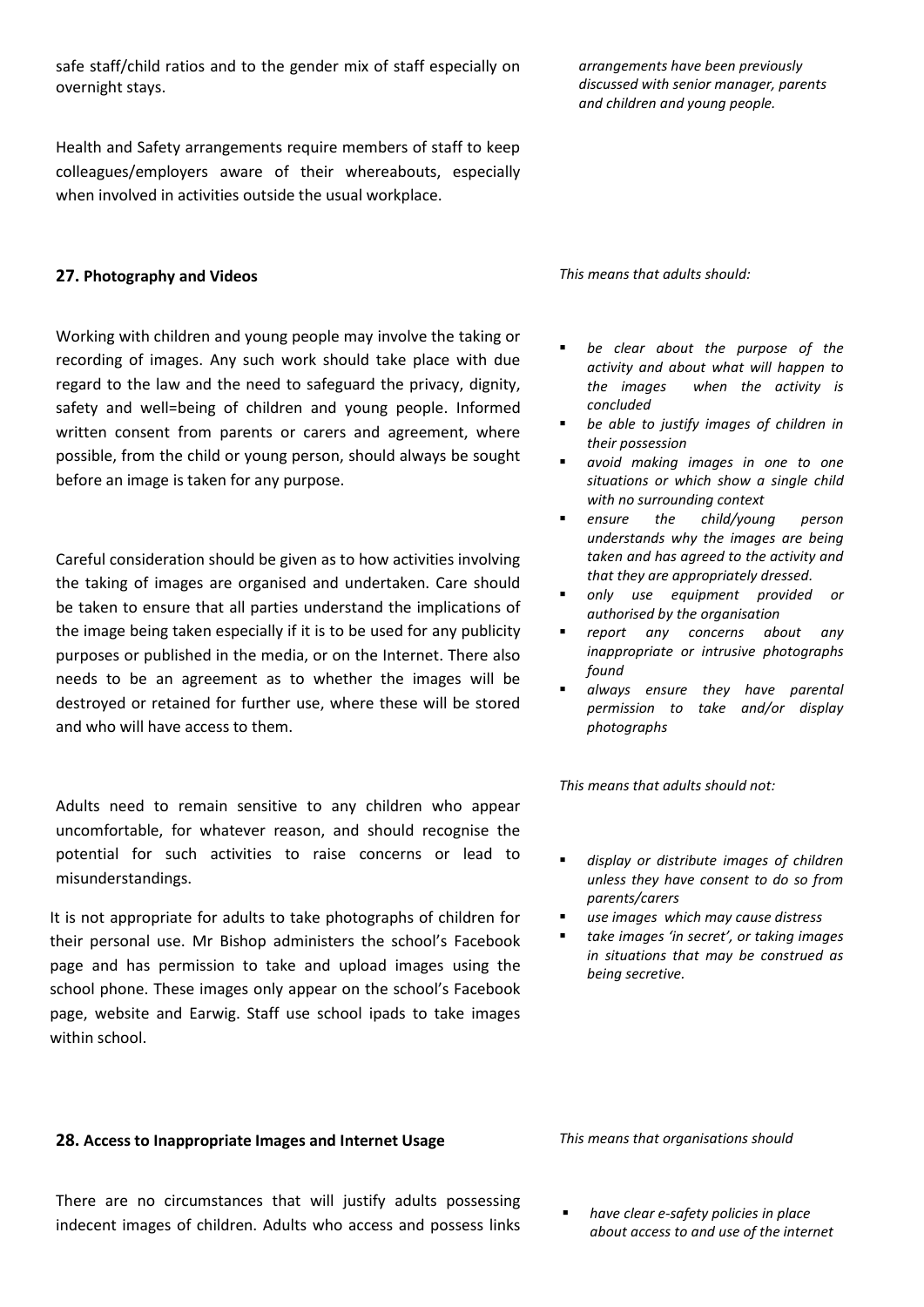to such websites will be viewed as a significant and potential threat to children. Accessing, making and storing indecent images of children on the internet is illegal. This will lead to criminal investigation and the individual being barred from working with children and young people, if proven.

Adults should not use equipment belonging to their organisation to access adult pornography; neither should personal equipment containing these images or links to them be brought into the workplace. This will raise serious concerns about the suitability of the adult to continue to work with children.

Adults should ensure that children and young people are not exposed to any inappropriate images or web links. Organisations and adults need to ensure that internet equipment used by children have the appropriate controls with regards to access. e.g. personal passwords should be kept confidential.

Where indecent images of children or other unsuitable material are found, the police and Local Authority Designated Officer (LADO) should be immediately informed. Adults should not attempt to investigate the matter or evaluate the material themselves, as this may lead to evidence being contaminated which in itself can lead to a criminal prosecution.

# **29. Whistle blowing**

Whistle blowing is the mechanism by which adults can voice their concerns, made in good faith, without fear of repercussion. Each employer should have a clear and accessible whistle blowing policy that meets the terms of the Public Interest Disclosure Act 1998. Adults who use whistleblowing procedure should be made aware that their employment rights are protected.

Adults should acknowledge their individual responsibilities to bring matters of concern to the attention of senior management and/or relevant external agencies. This is particularly important where the welfare of children may be at risk.

 *make guidance available to both adults and children and young people about appropriate usage.*

*This means that adults should:*

- *follow their organisation's guidance on the use of IT equipment*
- *ensure that children are not exposed to unsuitable material on the internet*
- *ensure that any films or material shown to children and young people are age appropriate*

*This means that organisations should:*

- *ensure they have appropriate whistleblowing policies in place*
- *ensure that they have clear procedures for dealing with allegations against staff which are in line with their Local Safeguarding Children Board's procedures.*

*This means that adults should:*

 *report any behaviour by colleagues that raises concern regardless of source*